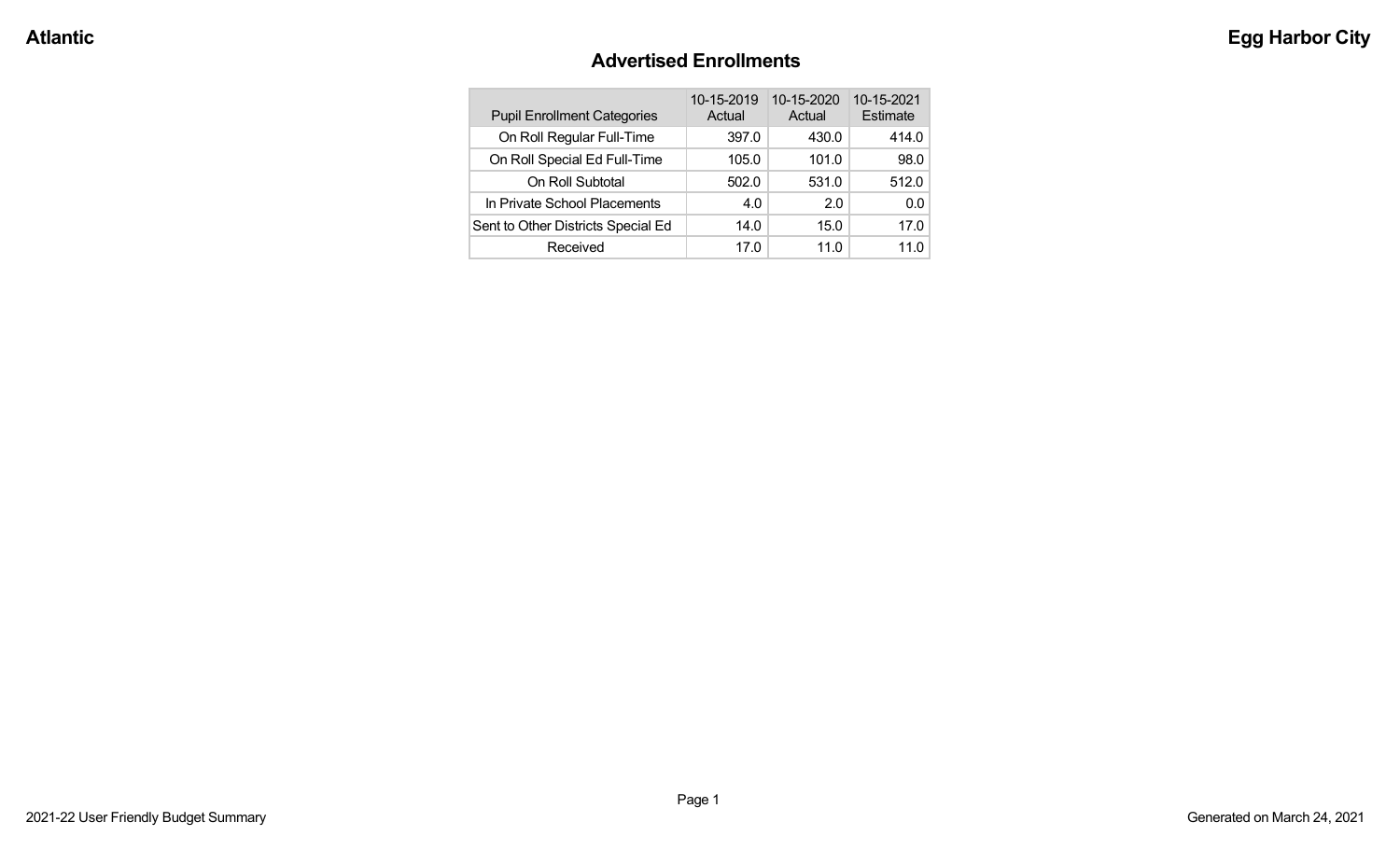#### **Advertised Revenues**

| <b>Budget Category</b>                             | Description                                     |              | 2019-20<br>Actual | 2020-21<br>Revised | 2021-22<br>Proposed  |
|----------------------------------------------------|-------------------------------------------------|--------------|-------------------|--------------------|----------------------|
|                                                    | Local Tax Levy<br>10-1210                       |              | 2,830,311         | 2,886,917          | 2,886,917            |
|                                                    | <b>Total Tuition</b>                            | 10-1300      | 129,999           | $\mathbf 0$        | $\Omega$             |
| <b>General Fund Revenues from Local Sources</b>    | <b>Unrestricted Miscellaneous Revenues</b>      | 10-1XXX      | 64,796            | 25,000             | 25,000               |
|                                                    | Interest Earned on Capital Reserve Funds        | 10-1XXX      | 1,072             | 0                  | $\Omega$             |
|                                                    | <b>Total Revenues from Local Sources</b>        |              | 3,026,178         | 2,911,917          | 2,911,917            |
|                                                    | <b>Categorical Transportation Aid</b>           | 10-3121      | 123,396           | 123,396            | 123,396              |
|                                                    | <b>Extraordinary Aid</b>                        | 10-3131      | 29,075            | 0                  | $\Omega$             |
|                                                    | <b>Categorical Special Education Aid</b>        | 10-3132      | 267,087           | 267,087            | 267,087              |
| <b>General Fund Revenues from State Sources</b>    | <b>Equalization Aid</b>                         | 10-3176      | 5,317,507         | 5,450,881          | 6,330,765            |
|                                                    | <b>Categorical Security Aid</b>                 | 10-3177      | 224,238           | 224,238            | 224,238              |
|                                                    | <b>Other State Aids</b>                         | 10-3XXX      | 2,900             | $\overline{0}$     | $\mathbf 0$          |
|                                                    | <b>Total Revenues from State Sources</b>        |              | 5,964,203         | 6,065,602          | 6,945,486            |
| <b>General Fund Revenues from Federal Sources</b>  | <b>Medicaid Reimbursement</b>                   | 10-4200      | 43,764            | 23,858             | 22,407               |
|                                                    | <b>Total Revenues from Federal Sources</b>      |              | 43,764            | 23,858             | 22,407               |
|                                                    | <b>Budgeted Fund Balance-Operating Budget</b>   | 10-303       | $\mathbf{0}$      | 641,873            | 777,029              |
| <b>General Fund Revenues from Other Sources</b>    | Withdrawal from Capital Reserve for Local Share | 10-307       | 0                 | $\mathbf{0}$       | 373,124              |
|                                                    | <b>Adjustment for Prior Year Encumbrances</b>   |              | $\Omega$          | 123,982            | $\Omega$             |
|                                                    | Actual Revenues (Over)/Under Expenditures       |              | $-288,357$        | 0                  | $\Omega$             |
| <b>General Fund Revenues</b>                       | <b>Total Operating Budget</b>                   |              | 8,745,788         |                    | 9,767,232 11,029,963 |
|                                                    | Other Revenue from Local Sources                | 20-1XXX      | 3,137             | 0                  | $\mathbf{0}$         |
| Special Revenue Fund Revenues from Local Sources   | <b>Total Revenues from Local Sources</b>        | 20-1XXX      | 3,137             | 0                  | $\mathbf{0}$         |
|                                                    | Preschool Education Aid-Prior Year Carryover    | 20-3218      | $\Omega$          | $\Omega$           | 96,599               |
| Special Revenue Fund Revenues from State Sources   | <b>Preschool Education Aid</b>                  | 20-3218      | 614,544           | 638,078            | 662,100              |
|                                                    | <b>Total Revenues from State Sources</b>        |              | 614,544           | 638,078            | 758,699              |
|                                                    | <b>Title I</b>                                  | 20-4411-4416 | 381,575           | 356,628            | 274,344              |
|                                                    | Title II                                        | 20-4451-4455 | 26,668            | 23,730             | 20,170               |
| Special Revenue Fund Revenues from Federal Sources | I.D.E.A. Part B (Handicapped)                   | 20-4420-4429 | 185,213           | 183,699            | 157,431              |
|                                                    | <b>CARES Act Education Stabilization Fund</b>   | 20-4530      | $\mathbf{0}$      | 115,852            | 127,998              |
|                                                    | Other                                           | 20-4XXX      | 200,182           | 250,000            | 350,000              |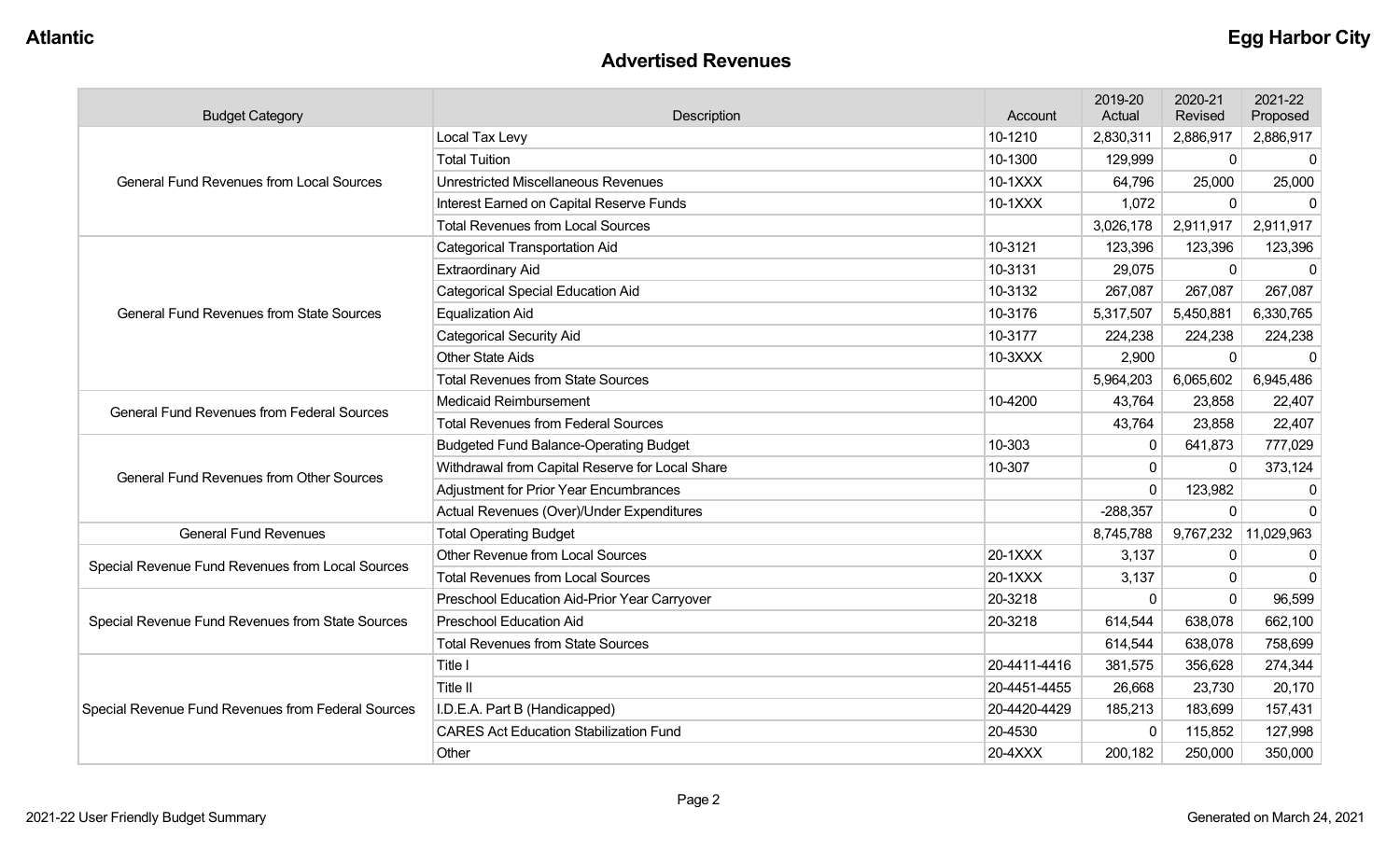#### **Advertised Revenues**

| <b>Budget Category</b>                             | <b>Description</b>                                                                   | Account | 2019-20<br>Actual | 2020-21<br>Revised | 2021-22<br>Proposed |
|----------------------------------------------------|--------------------------------------------------------------------------------------|---------|-------------------|--------------------|---------------------|
| Special Revenue Fund Revenues from Federal Sources | <b>Total Revenues from Federal Sources</b>                                           |         | 793,638           | 929,909            | 929,943             |
| Special Revenue Fund Revenues from Other Sources   | Transfers from Operating Budget-Pre-Kindergarten (Special Education)                 | 20-5200 | 79,574            | 76,018             | 105,936             |
| Special Revenue Fund Revenues                      | <b>Total Grants and Entitlements</b>                                                 |         | 1,490,893         | 1,644,005          | 1,794,578           |
| Debt Service Fund Transfer and Other Financing     | <b>Other Financing Sources</b>                                                       | 40-5XXX | 147,750           |                    |                     |
|                                                    | Local Tax Levy                                                                       | 40-1210 | 423,389           | 369,083            | 597,897             |
|                                                    | <b>Other Miscellaneous</b>                                                           | 40-1XXX | 1,084             | 0                  |                     |
| Debt Service Fund Revenues from Local Sources      | Miscellaneous                                                                        | 40-1XXX | 1,084             |                    |                     |
|                                                    | Total Revenues from Local Sources                                                    |         | 424,473           | 369,083            | 597,897             |
|                                                    | <b>Budgeted Fund Balance</b>                                                         | 40-303  | $\mathbf{0}$      | 1,325              | 1,085               |
| Debt Service Fund Revenues from Other Sources      | Withdrawal from Debt Service Reserve                                                 | 40-313  | 0                 | 231,024            |                     |
|                                                    | <b>Total Local Repayment of Debt</b>                                                 |         | 572,223           | 601,432            | 598,982             |
|                                                    | Actual Revenues (Over)/Under Expenditures                                            |         | 31,358            |                    |                     |
| Debt Service Fund Revenues                         | <b>Total Repayment of Debt</b>                                                       |         | 603,581           | 601,432            | 598,982             |
| All Fund Revenues                                  | <b>Total Revenues/Sources</b>                                                        |         | 10,840,262        | 12,012,669         | 13,423,523          |
|                                                    | Deduct Transfer-Transfers from Operating Budget-Pre-Kindergarten (Special Education) | 20-5200 | 79,574            | 76,018             | 105,936             |
| Revenues Net of Transfers                          | <b>Total Revenues/Sources Net of Transfers</b>                                       |         | 10,760,688        | 11,936,651         | 13,317,587          |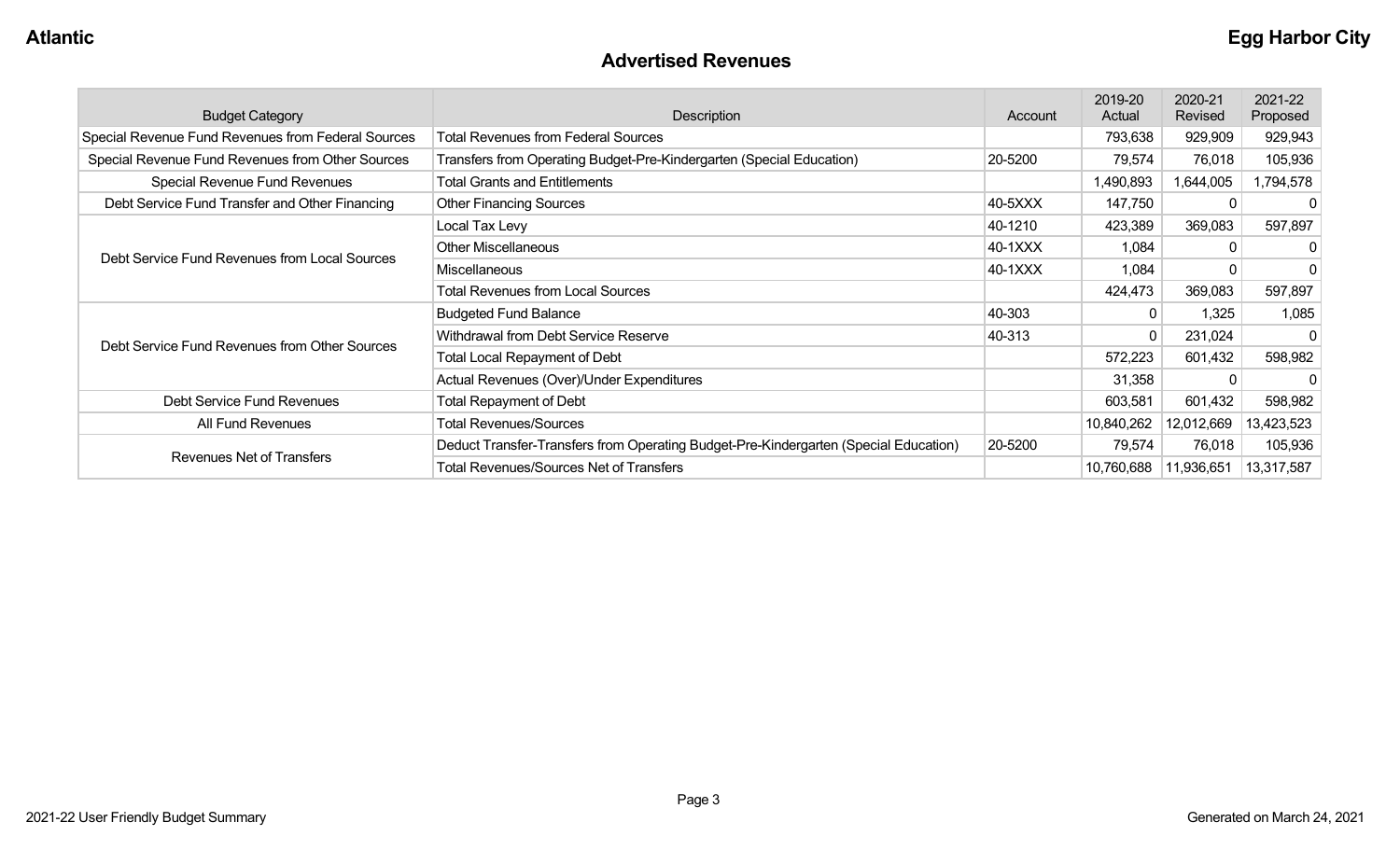# **Advertised Appropriations**

| <b>Budget Category</b>                             | Description                                                                        | Account        | 2019-20<br>Actual | 2020-21<br>Revised | 2021-22<br>Proposed |
|----------------------------------------------------|------------------------------------------------------------------------------------|----------------|-------------------|--------------------|---------------------|
|                                                    | <b>Regular Programs-Instruction</b>                                                | 11-1XX-100-XXX | 2,279,093         | 2,738,247          | 2,851,806           |
|                                                    | <b>Special Education-Instruction</b>                                               | 11-2XX-100-XXX | 856,983           | 647,756            | 751,669             |
| General Fund Current Expenses for Instruction      | <b>Basic Skills/Remedial-Instruction</b>                                           | 11-230-100-XXX | 76,701            | 77,197             | 142,140             |
|                                                    | <b>Bilingual Education-Instruction</b>                                             | 11-240-100-XXX | 71,720            | 77,010             | 84,788              |
|                                                    | School-Sponsored Cocurricular or Extracurricular Activities-Instruction            | 11-401-100-XXX | 39,290            | 61,033             | 64,669              |
|                                                    | School-Sponsored Athletics-Instruction                                             | 11-402-100-XXX | 9,491             | 11,840             | 11,772              |
|                                                    | Undistributed Expenditures-Instruction (Tuition)                                   | 11-000-100-XXX | 640,344           | 604,605            | 598,894             |
|                                                    | Undistributed Expenditures-Attendance and Social Work                              | 11-000-211-XXX | 73,369            | 75,814             | 81,306              |
|                                                    | Undistributed Expenditures-Health Services                                         | 11-000-213-XXX | 147,495           | 156,219            | 202,626             |
|                                                    | Undistributed Expenditures-Speech, OT, PT and Related Services                     | 11-000-216-XXX | 88,498            | 105,573            | 107,372             |
|                                                    | Undistributed Expenditures-Other Support Services, Students-Extraordinary Services | 11-000-217-XXX | 18,416            | 16,726             | $\Omega$            |
|                                                    | Undistributed Expenditures-Guidance                                                | 11-000-218-XXX | 174,917           | 152,657            | 161,280             |
|                                                    | Undistributed Expenditures-Child Study Teams                                       | 11-000-219-XXX | 330,046           | 372,750            | 371,839             |
|                                                    | Undistributed Expenditures-Improvement of Instruction Services                     | 11-000-221-XXX | 123,824           | 126,929            | 131,552             |
|                                                    | Undistributed Expenditures-Education Media Services/Library                        | 11-000-222-XXX | 31,370            | 34,392             | 92,147              |
| General Fund Current Expenses for Support Services | Undistributed Expenditures-Instructional Staff Training Services                   | 11-000-223-XXX | 24,639            | 40,180             | 56,400              |
|                                                    | Undistributed Expenditures-Support Services-General Administration                 | 11-000-230-XXX | 194,118           | 248,753            | 231,614             |
|                                                    | Undistributed Expenditures-Support Services-School Administration                  | 11-000-240-XXX | 228,238           | 266,434            | 245,049             |
|                                                    | Undistributed Expenditures-Central Services                                        | 11-000-251-XXX | 204,122           | 221,819            | 205,098             |
|                                                    | Undistributed Expenditures-Administrative InformationTechnology                    | 11-000-252-XXX | 38,466            | 39,947             | 43,384              |
|                                                    | Undistributed Expenditures-Operation and Maintenance of Plant Services             | 11-000-26X-XXX | 939,189           | 1,063,632          | 1,093,924           |
|                                                    | Undistributed Expenditures-Student Transportation Services                         | 11-000-270-XXX | 220,199           | 334,574            | 318,250             |
|                                                    | Personal Services-Employee Benefits                                                | 11-XXX-XXX-2XX | 1,461,104         | 1,682,935          | 1,936,220           |
|                                                    | <b>Total Undistributed Expenditures</b>                                            |                | 4,938,354         | 5,543,939          | 5,876,955           |
| <b>General Fund Current Expenses</b>               | <b>Total General Current Expense</b>                                               |                | 8,271,632         | 9,157,022          | 9,783,799           |
|                                                    | Equipment                                                                          | 12-XXX-XXX-730 | 3,253             | 79,062             | $\mathbf 0$         |
| <b>Capital Outlay</b>                              | Facilities Acquisition and Construction Services                                   | 12-000-400-XXX | 226,982           | 229,123            | 903,997             |
|                                                    | <b>Total Capital Outlay</b>                                                        |                | 230,235           | 308,185            | 903,997             |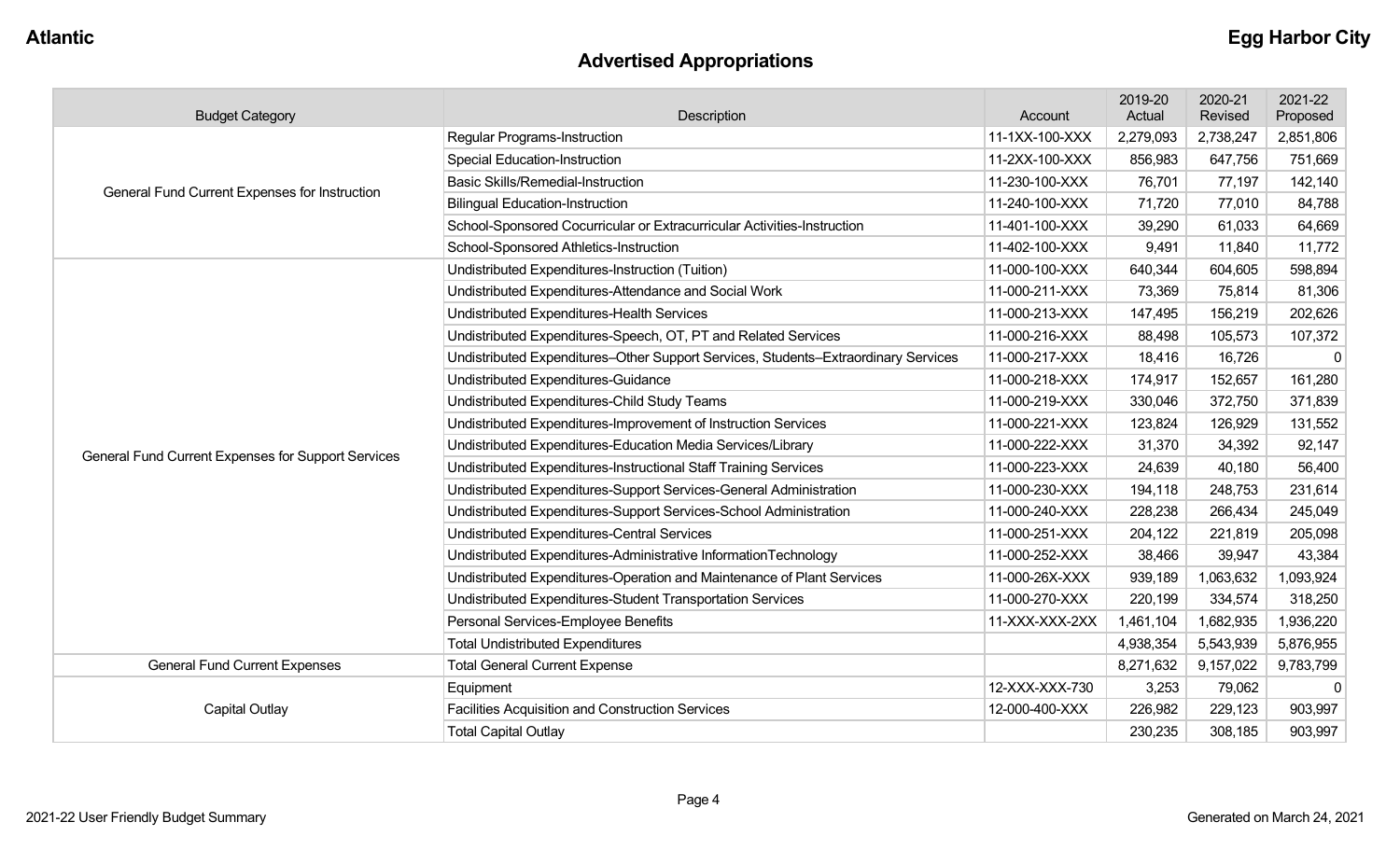# **Advertised Appropriations**

| <b>Budget Category</b>                                                          | Description                                                               | Account        | 2019-20<br>Actual | 2020-21<br>Revised | 2021-22<br>Proposed |
|---------------------------------------------------------------------------------|---------------------------------------------------------------------------|----------------|-------------------|--------------------|---------------------|
|                                                                                 | <b>Transfer of Funds to Charter Schools</b>                               | 10-000-100-56X | 243,921           | 302,025            | 342,167             |
| General Fund Expenses and Transfers                                             | <b>General Fund Grand Total</b>                                           |                | 8,745,788         | 9,767,232          | 11,029,963          |
| Special Revenue Fund Expenses for Grants and Entitlements                       | Local Projects                                                            | 20-XXX-XXX-XXX | 3,137             |                    | 0                   |
|                                                                                 | Preschool Education Aid Instruction                                       | 20-218-100-XXX | 411,228           | 421,328            | 478,116             |
| Special Revenue Fund Expenses for Preschool Education Aid                       | <b>Support Services</b>                                                   | 20-218-200-XXX | 282,890           | 292,768            | 386,519             |
|                                                                                 | <b>Total Preschool Education Aid</b>                                      | 20-218-XXX-XXX | 694,118           | 714,096            | 864,635             |
| Special Revenue Fund Expenses for State Projects<br><b>Total State Projects</b> |                                                                           | 20-XXX-XXX-XXX | 694,118           | 714,096            | 864,635             |
|                                                                                 | Title I                                                                   | 20-XXX-XXX-XXX | 381,575           | 356,628            | 274,344             |
|                                                                                 | Title II                                                                  | 20-XXX-XXX-XXX | 26,668            | 23,730             | 20,170              |
|                                                                                 | I.D.E.A. Part B (Handicapped)                                             | 20-XXX-XXX-XXX | 185,213           | 183,699            | 157,431             |
| Special Revenue Fund Expenses for Federal Projects                              | <b>CARES Act Education Stabilization Fund</b>                             | 20-477-XXX-XXX |                   | 115,852            | 127,998             |
|                                                                                 | Other                                                                     | 20-XXX-XXX-XXX | 200,182           | 250,000            | 350,000             |
|                                                                                 | <b>Total Federal Projects</b>                                             | 20-XXX-XXX-XXX | 793,638           | 929,909            | 929,943             |
| Special Revenue Fund Expenses                                                   | <b>Total Special Revenue Funds</b>                                        |                | 1,490,893         | 1,644,005          | 1,794,578           |
|                                                                                 | <b>Total Regular Debt Service</b>                                         | 40-701-510-XXX | 603,581           | 601,432            | 598,982             |
| Debt Service Fund Expenses                                                      | <b>Total Debt Service Funds</b>                                           |                | 603,581           | 601,432            | 598,982             |
| All Fund Expenses                                                               | <b>Total Expenditures/Appropriations</b>                                  |                | 10,840,262        | 12,012,669         | 13,423,523          |
|                                                                                 | Deduct Transfer-Local Contribution-Transfer To Special Revenues-Inclusion | 11-105-100-936 | 79,574            | 76,018             | 105,936             |
| <b>Expenses Net of Transfers</b>                                                | <b>Total Expenditures Net of Transfers</b>                                |                | 10,760,688        | 11,936,651         | 13,317,587          |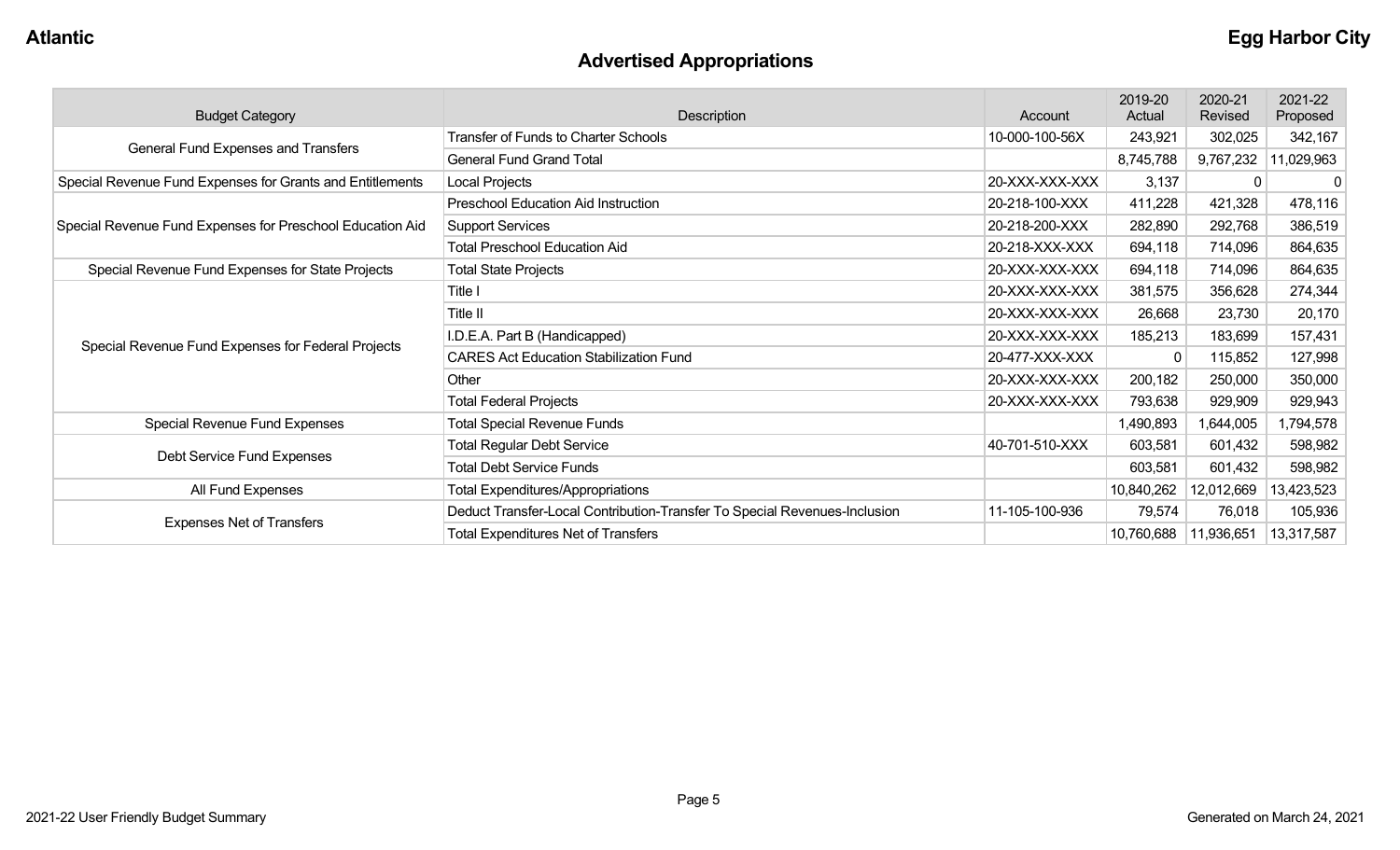# **Advertised Recapitulation of Balances**

| <b>Fund Balance Category</b>                   | <b>Budget Category</b>                                           | <b>Audited</b><br><b>Balance</b><br>06/30/2019 | Audited<br><b>Balance</b><br>06/30/2020 | Estimated<br><b>Balance</b><br>06/30/2021 | <b>Estimated</b><br><b>Balance</b><br>06/30/2022 |
|------------------------------------------------|------------------------------------------------------------------|------------------------------------------------|-----------------------------------------|-------------------------------------------|--------------------------------------------------|
|                                                | <b>Capital Reserve</b>                                           | 372,051                                        | 373,124                                 | 373,124                                   |                                                  |
|                                                | <b>Adult Education Programs</b>                                  | 0                                              | 0                                       |                                           |                                                  |
|                                                | Maintenance Reserve                                              | 0                                              | 0                                       |                                           |                                                  |
|                                                | Legal Reserve                                                    | 1,175,180                                      | 1,348,436                               | 745,054                                   |                                                  |
| <b>Restricted for General Operating Budget</b> | <b>Tuition Reserve</b>                                           | 0                                              | 0                                       |                                           |                                                  |
|                                                | <b>Current Expense Emergency Reserve</b>                         | 0                                              | 0                                       |                                           |                                                  |
|                                                | Impact Aid Reserve for General Expenses (Sections 8002 and 8003) | 0                                              | 0                                       | $\Omega$                                  |                                                  |
|                                                | Impact Aid Reserve for Capital Expenses (Sections 8007 and 8008) | 0                                              | 0                                       | 0                                         |                                                  |
| Restricted for Repayment of Debt               | Repayment of Debt                                                |                                                |                                         |                                           |                                                  |
|                                                | <b>General Operating Budget</b>                                  | 306,631                                        | 320,466                                 | 281,975                                   | 250,000                                          |
| Unrestricted                                   | Repayment of Debt                                                | 33,768                                         | 2,410                                   | 1,085                                     |                                                  |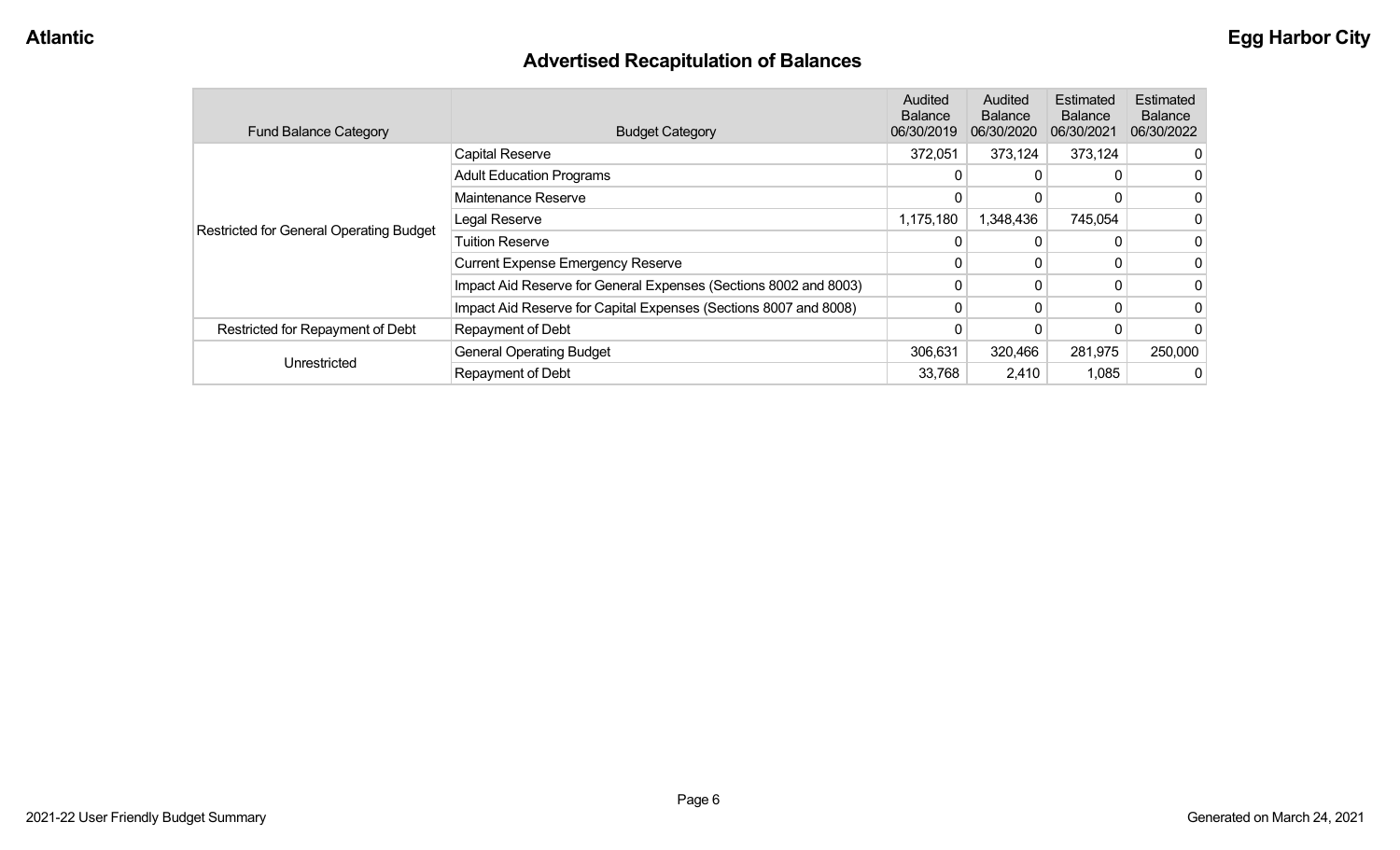#### **Advertised Per Pupil Cost Calculations**

| Per Pupil Cost Calculations                       | 2018-19<br><b>Actual Costs</b> | 2019-20<br><b>Actual Costs</b> | 2020-21<br><b>Original Budget</b> | 2020-21<br><b>Revised Budget</b> | 2021-22<br><b>Proposed Budget</b> |
|---------------------------------------------------|--------------------------------|--------------------------------|-----------------------------------|----------------------------------|-----------------------------------|
| <b>Total Budgetary Comparative Per Pupil Cost</b> | \$14,674                       | \$16,014                       | \$18,125                          | \$17,297                         | \$19,524                          |
| <b>Total Classroom Instruction</b>                | \$8,275                        | \$9,356                        | \$10,441                          | \$9,955                          | \$11,401                          |
| <b>Classroom-Salaries and Benefits</b>            | \$7,766                        | \$8,885                        | \$9,712                           | \$9,369                          | \$10,601                          |
| Classroom-General Supplies and Textbooks          | \$341                          | \$376                          | \$517                             | \$424                            | \$632                             |
| <b>Classroom-Purchased Services</b>               | \$168                          | \$95                           | \$211                             | \$162                            | \$168                             |
| <b>Total Support Services</b>                     | \$2,568                        | \$2,758                        | \$3,153                           | \$2,904                          | \$3,516                           |
| Support Services-Salaries and Benefits            | \$2,246                        | \$2,481                        | \$2,640                           | \$2,533                          | \$3,051                           |
| <b>Total Administrative Costs</b>                 | \$1,515                        | \$1,667                        | \$1,891                           | \$1,918                          | \$1,884                           |
| <b>Administration Salaries and Benefits</b>       | \$1,269                        | \$1,414                        | \$1,546                           | \$1,587                          | \$1,522                           |
| Total Operations and Maintenance of Plant         | \$2,195                        | \$2,109                        | \$2,451                           | \$2,337                          | \$2,520                           |
| Operations and Maintenance-Salaries and Benefits  | \$910                          | \$975                          | \$1,074                           | \$1,030                          | \$1,111                           |
| <b>Board Contribution to Food Services</b>        | \$0                            | \$0                            | \$0                               | \$0                              | \$0                               |
| <b>Total Extracurricular Costs</b>                | \$121                          | \$124                          | \$190                             | \$182                            | \$202                             |
| <b>Total Equipment Costs</b>                      | \$86                           | \$6                            | \$141                             | \$154                            | \$0                               |
| Legal Costs                                       | \$2                            | \$0                            | \$10                              | \$10                             | \$10                              |
| Employee Benefits as a percentage of salaries*    | 29.37%                         | 31.73%                         | 34.05%                            | 33.78%                           | 37.24%                            |

\*Does not include pension and social security paid by the State on-behalf of the district.

\*\*Federal and State funds in the blended resource school-based budgets.

The information presented in columns 1 through 3 as well as the related descriptions of the per pupil cost calculations are contained in the Taxpayers' Guide to Education Spending and can be found on the Department of Education's Internet website: http://www.state.nj.us/education/guide/. This publication is also available in the board office and public libraries. The same calculations were performed using the 2020-21 revised appropriations and the 2021-22 budgeted appropriations presented in this advertised budget. Total Budgetary Comparative Per Pupil Cost is defined as current expense exclusive of tuition expenditures, transportation, residential costs, and judgments against the school district. For all years it also includes the restricted entitlement aids. With the exception of Total Equipment Cost, each of the other per pupil cost calculations presented is a component of the total comparative per pupil cost, although all components are not shown.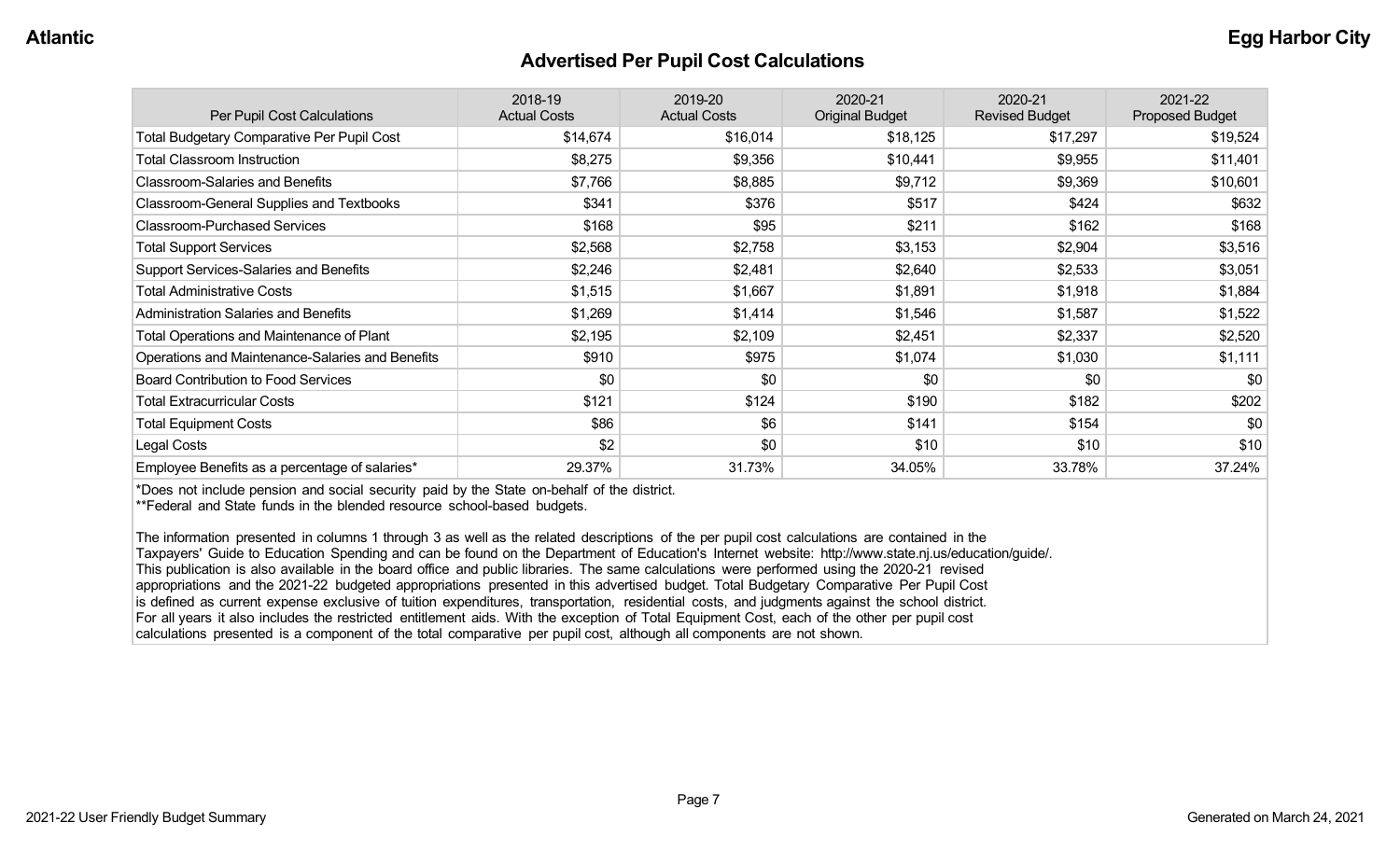#### **Shared Services**

| <b>Shared Service Category Type</b>     | <b>Shared Service Category Description</b>            | Amount<br>Saved<br>(Optional) |
|-----------------------------------------|-------------------------------------------------------|-------------------------------|
| Insurance Coverages and Benefits        | <b>ACCASBO Joint Insurance Fund</b>                   | 0                             |
| Municipal/Public Works                  | Trash collection shared with Egg Harbor City          | 0                             |
| Purchasing                              | Alliance for Competitive Energy Services              | 0                             |
| Staffing - Other                        | Master Teacher for PreK shared with Hamilton Township | 0                             |
| <b>Technology Services</b>              | Alliance for Competitive Telecommunications           | 0                             |
| Transportation Services, including Fuel | <b>Greater Egg Transportation Consortium</b>          | 0                             |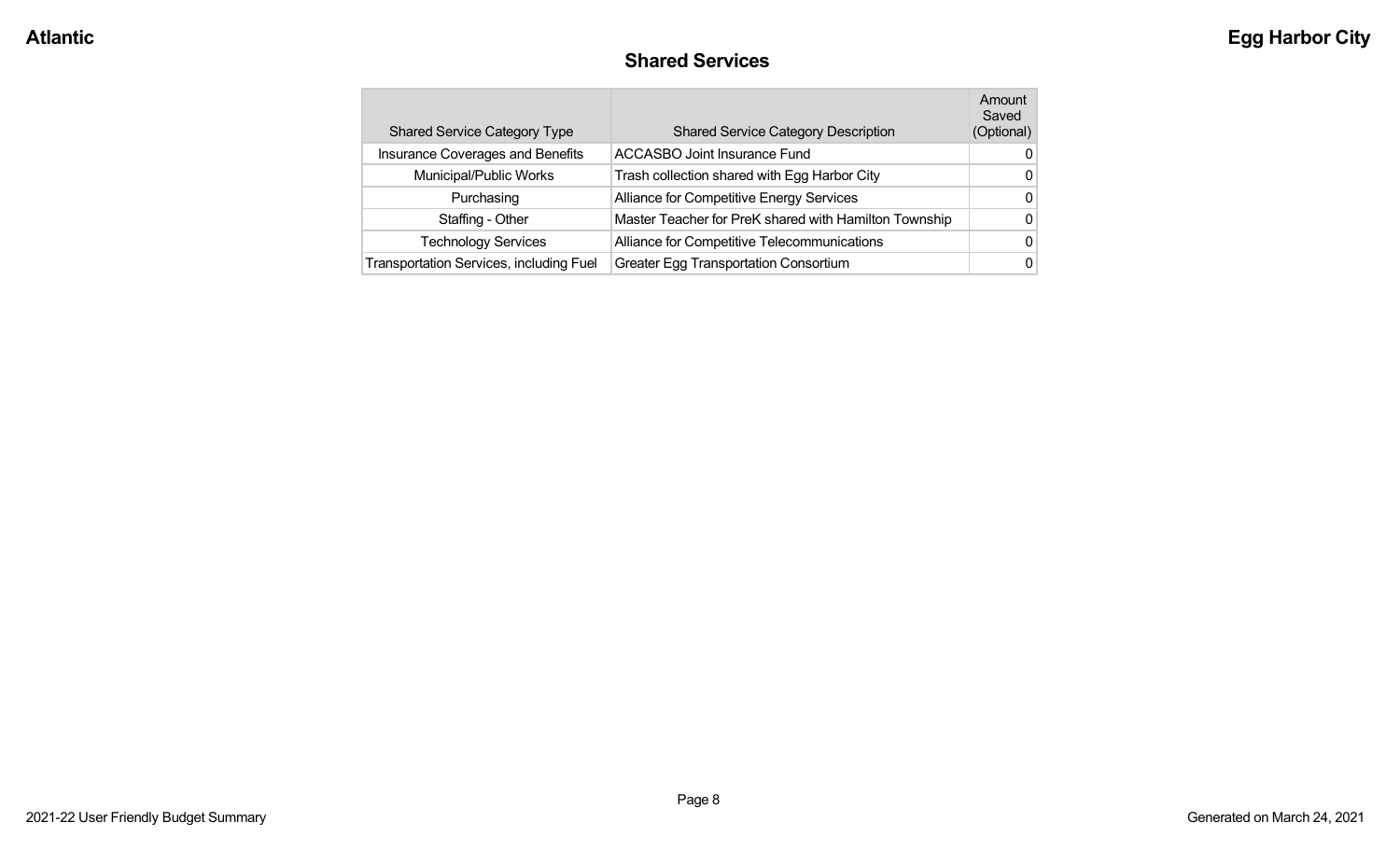#### **Estimated Tax Rates**

| Municipality    | Category                                                                                                           | Amount      |
|-----------------|--------------------------------------------------------------------------------------------------------------------|-------------|
|                 | (A) General Fund School Levy                                                                                       | 2,886,917   |
|                 | (D) Total School Levy                                                                                              | 3,249,775   |
|                 | (B) Estimated Net Taxable Valuation (as of 10/01/20)                                                               | 198,862,500 |
|                 | (H) Estimated Equalized Valuation (as of 10/01/20)                                                                 | 208,211,182 |
| Egg Harbor City | (C) Estimated 2021-22 General Fund School Tax Rate, Without Repayment of Debt or Adjustments=100x(A)/(B)           | 1.4517      |
|                 | (F) Estimated 2021-22 Total School Tax Rate, With Repayment of Debt and Adjustments=100x(D)/(B)                    | 1.6342      |
|                 | (I) Estimated 2021-22 Equalized General Fund School Tax Rate, Without Repayment of Debt or Adjustments=100x(A)/(H) | 1.3865      |
|                 | (L) Estimated 2021-22 Equalized Total School Tax Rate, With Repayment of Debt and Adjustments=100x(D)/(H)          | 1.5608      |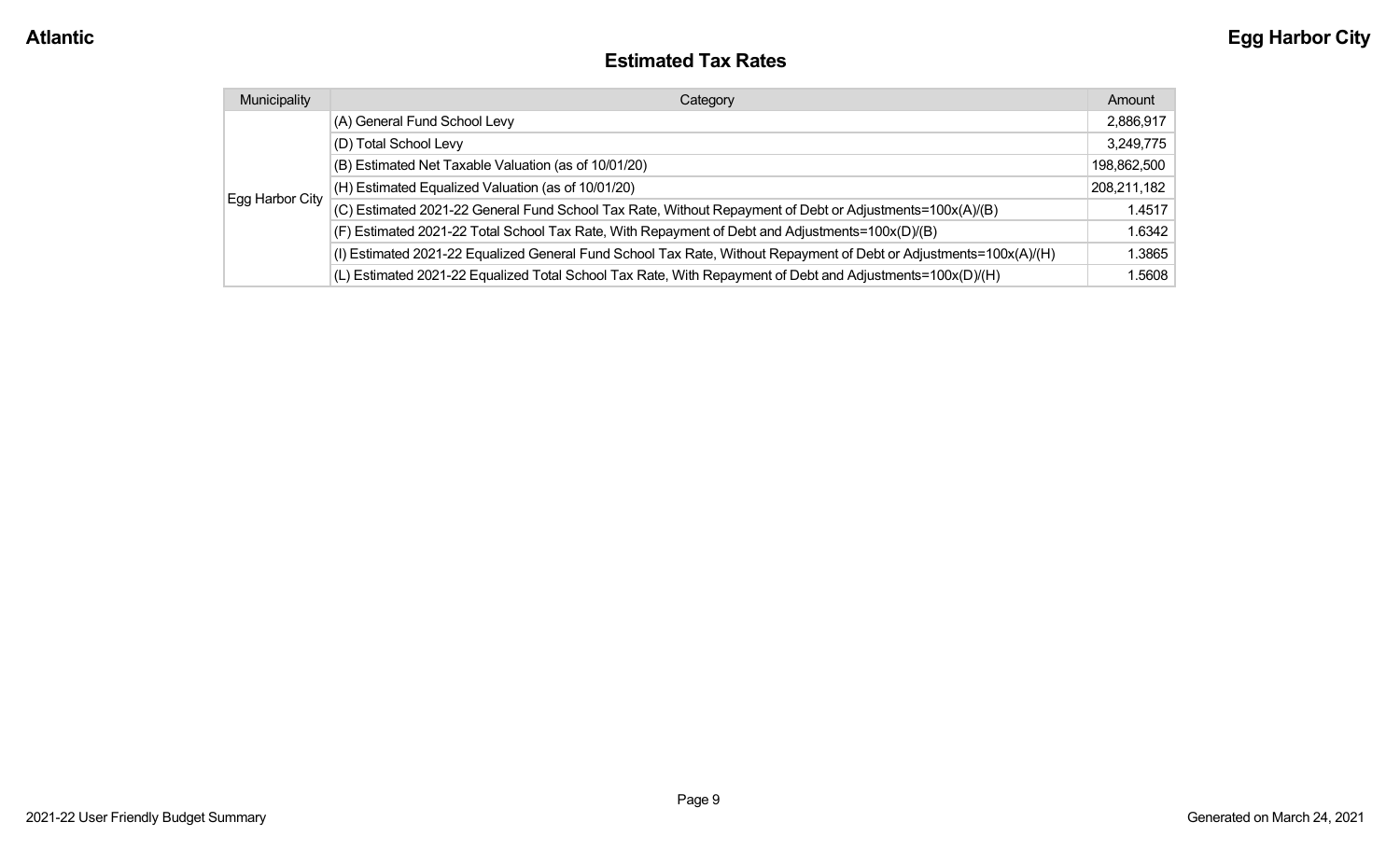| Name                   | Category                                                                                  | Measure                                     |
|------------------------|-------------------------------------------------------------------------------------------|---------------------------------------------|
|                        | <b>Job Title</b>                                                                          | Superintendent                              |
|                        | Job Title II                                                                              | Principal                                   |
|                        | <b>Base Annual Salary Amount</b>                                                          | \$145,454                                   |
|                        | Full-Time Equivalent (FTE)                                                                | 1.0                                         |
|                        | <b>Shared with Another District?</b>                                                      | N                                           |
|                        | <b>Shared County</b>                                                                      | None Reported                               |
|                        | <b>Shared District</b>                                                                    | None Reported                               |
|                        | <b>Job Title Other District</b>                                                           | None Reported                               |
|                        | Member of Collective Bargaining Unit (CBU)?                                               | N                                           |
|                        | <b>Beginning Date of Contract</b>                                                         | 07/01/20                                    |
|                        | <b>End Date of Contract</b>                                                               | 06/30/24                                    |
|                        | <b>Contracted Number of Annual Work Days</b>                                              | 260                                         |
|                        | Contracted Number of Annual Vacation Days                                                 | 20                                          |
|                        | <b>Contracted Number of Annual Sick Days</b>                                              | 12                                          |
| <b>Adrienne Shulby</b> | <b>Contracted Number of Annual Personal Days</b>                                          | 3                                           |
|                        | <b>Contracted Number of Annual Consulting Days</b>                                        | $\mathbf{0}$                                |
|                        | Number of Other Contracted Non-Working Days                                               | $\Omega$                                    |
|                        | Description of Other Contracted Non-Working Days                                          | None Reported                               |
|                        | <b>Total Allowances Amount</b>                                                            | \$3,400                                     |
|                        | <b>Total Bonuses Amount</b>                                                               | \$0                                         |
|                        | <b>Total Stipends Amount</b>                                                              | \$0                                         |
|                        | District Contributions Above Teacher Contract for Insurance (Health, Dental, Life, Other) | \$471                                       |
|                        | District Contributions Above Teacher Contract for Retirement Plans                        | \$0                                         |
|                        | <b>Total Contractual Post-Employment Benefit Amount</b>                                   | \$15,000                                    |
|                        | Contractual Post-Employment Benefit Description of Payout of Sick days                    | 1/260th of final salary. capped at \$15,000 |
|                        | Contractual Post-Employment Benefit Description of Payout of Vacation days                | none                                        |
|                        | Contractual Post-Employment Benefit Description of Payout of Personal days                | none                                        |
|                        | Contractual Post-Employment Benefit Description of Other Benefits 1                       | None Reported                               |
|                        | Contractual Post-Employment Benefit Description of Other Benefits 2                       | None Reported                               |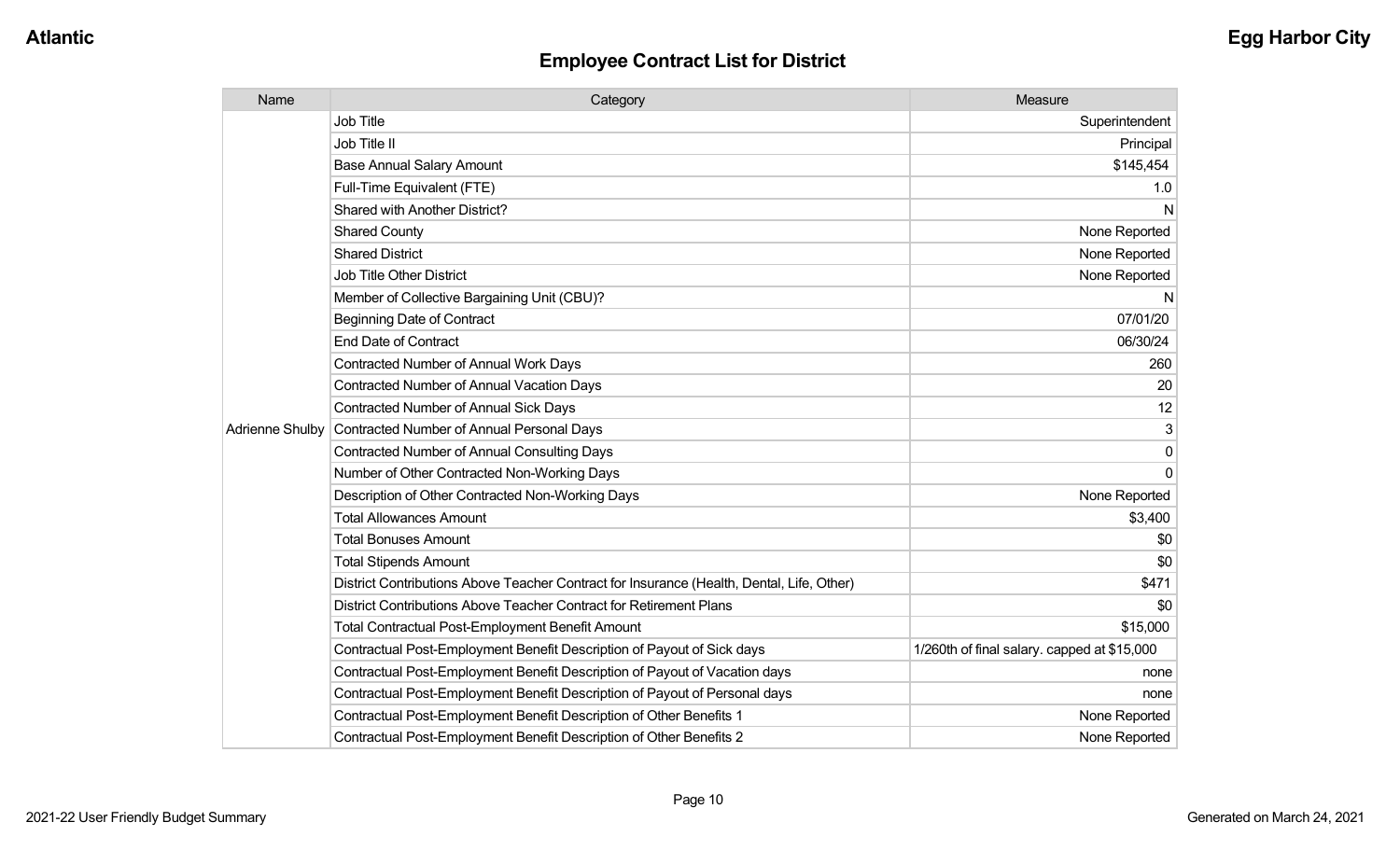| Name                 | Category                                                                                 | Measure                                 |
|----------------------|------------------------------------------------------------------------------------------|-----------------------------------------|
|                      | Contractual Post-Employment Benefit Description of Other Benefits 3                      | None Reported                           |
|                      | <b>Total Other/In-Kind Remuneration Amount</b>                                           | \$0                                     |
|                      | Description of Other/In-Kind Remuneration Annual Option to Buyback Sick Time in Cash     | None Reported                           |
|                      | Description of Other/In-Kind Remuneration Annual Option to Buyback Vacation Time in Cash | None Reported                           |
|                      | Description of Other/In-Kind Remuneration Annual Option to Buyback Personal Time in Cash | None Reported                           |
| Adrienne Shulby      | Description of Other/In-Kind Remuneration Annual Option to Other Remuneration 1          | None Reported                           |
|                      | Description of Other/In-Kind Remuneration Annual Option to Other Remuneration 2          | None Reported                           |
|                      | Description of Other/In-Kind Remuneration Annual Option to Other Remuneration 3          | None Reported                           |
|                      | <b>Additional Comment 1</b>                                                              | None Reported                           |
|                      | <b>Additional Comment 2</b>                                                              | None Reported                           |
|                      | <b>Additional Comment 3</b>                                                              | None Reported                           |
|                      | <b>Job Title</b>                                                                         | Coordinator/Director/Manager/Supervisor |
|                      | Job Title II                                                                             | Supervisor of Special Ser               |
|                      | <b>Base Annual Salary Amount</b>                                                         | \$121,106                               |
|                      | Full-Time Equivalent (FTE)                                                               | 1.0                                     |
|                      | Shared with Another District?                                                            | N                                       |
|                      | <b>Shared County</b>                                                                     | None Reported                           |
|                      | <b>Shared District</b>                                                                   | None Reported                           |
|                      | <b>Job Title Other District</b>                                                          | None Reported                           |
| <b>Gina Forester</b> | Member of Collective Bargaining Unit (CBU)?                                              |                                         |
|                      | <b>Beginning Date of Contract</b>                                                        | 07/01/20                                |
|                      | <b>End Date of Contract</b>                                                              | 06/30/21                                |
|                      | Contracted Number of Annual Work Days                                                    | 260                                     |
|                      | <b>Contracted Number of Annual Vacation Days</b>                                         | 20                                      |
|                      | <b>Contracted Number of Annual Sick Days</b>                                             | 12                                      |
|                      | Contracted Number of Annual Personal Days                                                | 3                                       |
|                      | Contracted Number of Annual Consulting Days                                              | $\pmb{0}$                               |
|                      | Number of Other Contracted Non-Working Days                                              | 0                                       |
|                      | Description of Other Contracted Non-Working Days                                         | None Reported                           |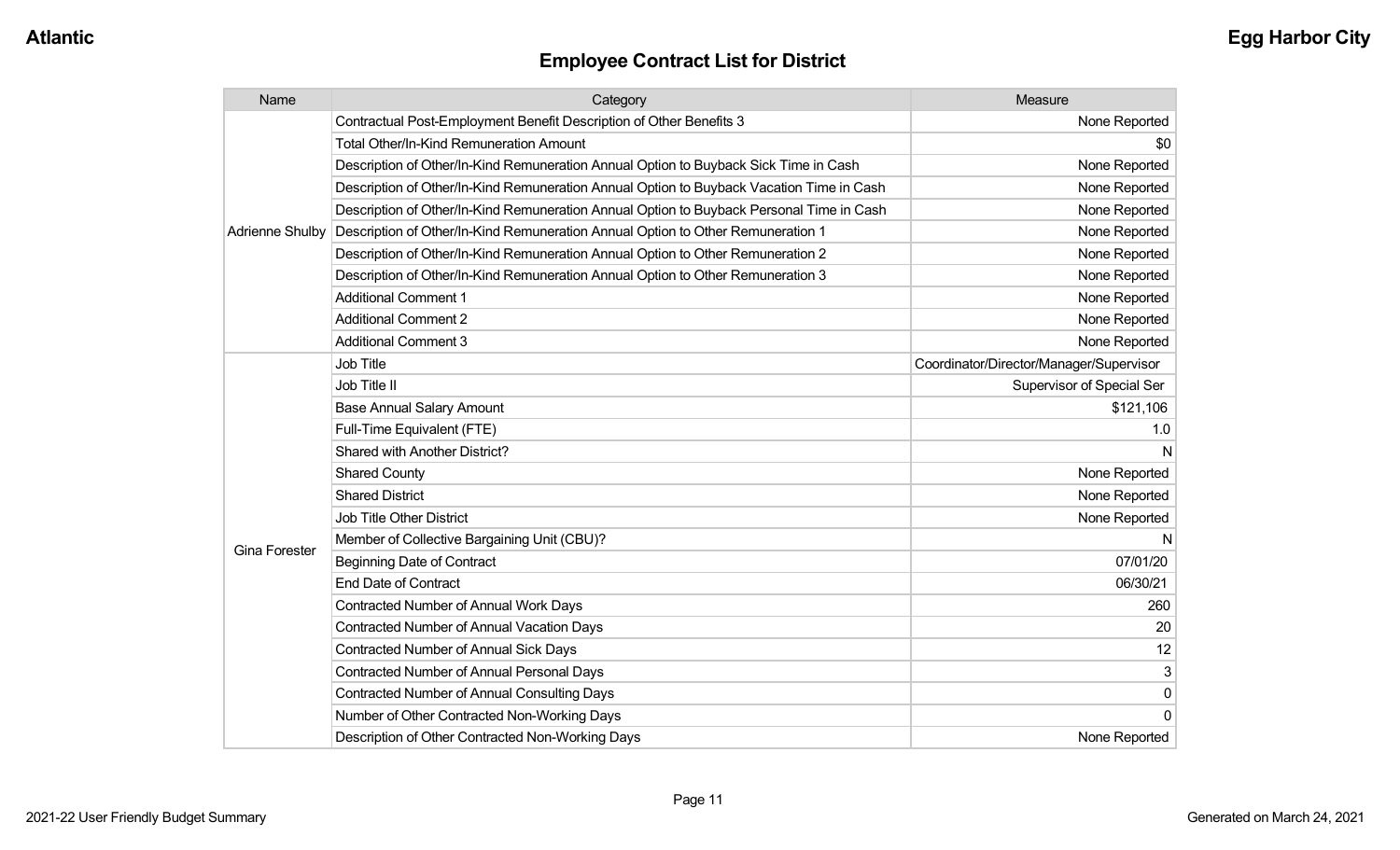| Name                 | Category                                                                                  | Measure                                 |
|----------------------|-------------------------------------------------------------------------------------------|-----------------------------------------|
|                      | <b>Total Allowances Amount</b>                                                            | \$1,640                                 |
|                      | <b>Total Bonuses Amount</b>                                                               | \$0                                     |
|                      | <b>Total Stipends Amount</b>                                                              | \$0                                     |
|                      | District Contributions Above Teacher Contract for Insurance (Health, Dental, Life, Other) | \$471                                   |
|                      | District Contributions Above Teacher Contract for Retirement Plans                        | \$0                                     |
|                      | <b>Total Contractual Post-Employment Benefit Amount</b>                                   | \$15,000                                |
|                      | Contractual Post-Employment Benefit Description of Payout of Sick days                    | 1/260th of final pay capped at \$15,000 |
|                      | Contractual Post-Employment Benefit Description of Payout of Vacation days                | none                                    |
|                      | Contractual Post-Employment Benefit Description of Payout of Personal days                | none                                    |
|                      | Contractual Post-Employment Benefit Description of Other Benefits 1                       | None Reported                           |
| <b>Gina Forester</b> | Contractual Post-Employment Benefit Description of Other Benefits 2                       | None Reported                           |
|                      | Contractual Post-Employment Benefit Description of Other Benefits 3                       | None Reported                           |
|                      | <b>Total Other/In-Kind Remuneration Amount</b>                                            | \$0                                     |
|                      | Description of Other/In-Kind Remuneration Annual Option to Buyback Sick Time in Cash      | None Reported                           |
|                      | Description of Other/In-Kind Remuneration Annual Option to Buyback Vacation Time in Cash  | None Reported                           |
|                      | Description of Other/In-Kind Remuneration Annual Option to Buyback Personal Time in Cash  | None Reported                           |
|                      | Description of Other/In-Kind Remuneration Annual Option to Other Remuneration 1           | None Reported                           |
|                      | Description of Other/In-Kind Remuneration Annual Option to Other Remuneration 2           | None Reported                           |
|                      | Description of Other/In-Kind Remuneration Annual Option to Other Remuneration 3           | None Reported                           |
|                      | <b>Additional Comment 1</b>                                                               | None Reported                           |
|                      | <b>Additional Comment 2</b>                                                               | None Reported                           |
|                      | <b>Additional Comment 3</b>                                                               | None Reported                           |
|                      | Job Title                                                                                 | Principal                               |
|                      | Job Title II                                                                              | None Reported                           |
|                      | <b>Base Annual Salary Amount</b>                                                          | \$132,751                               |
| <b>Jack Griffith</b> | Full-Time Equivalent (FTE)                                                                | 1.0                                     |
|                      | Shared with Another District?                                                             | N                                       |
|                      | <b>Shared County</b>                                                                      | None Reported                           |
|                      | <b>Shared District</b>                                                                    | None Reported                           |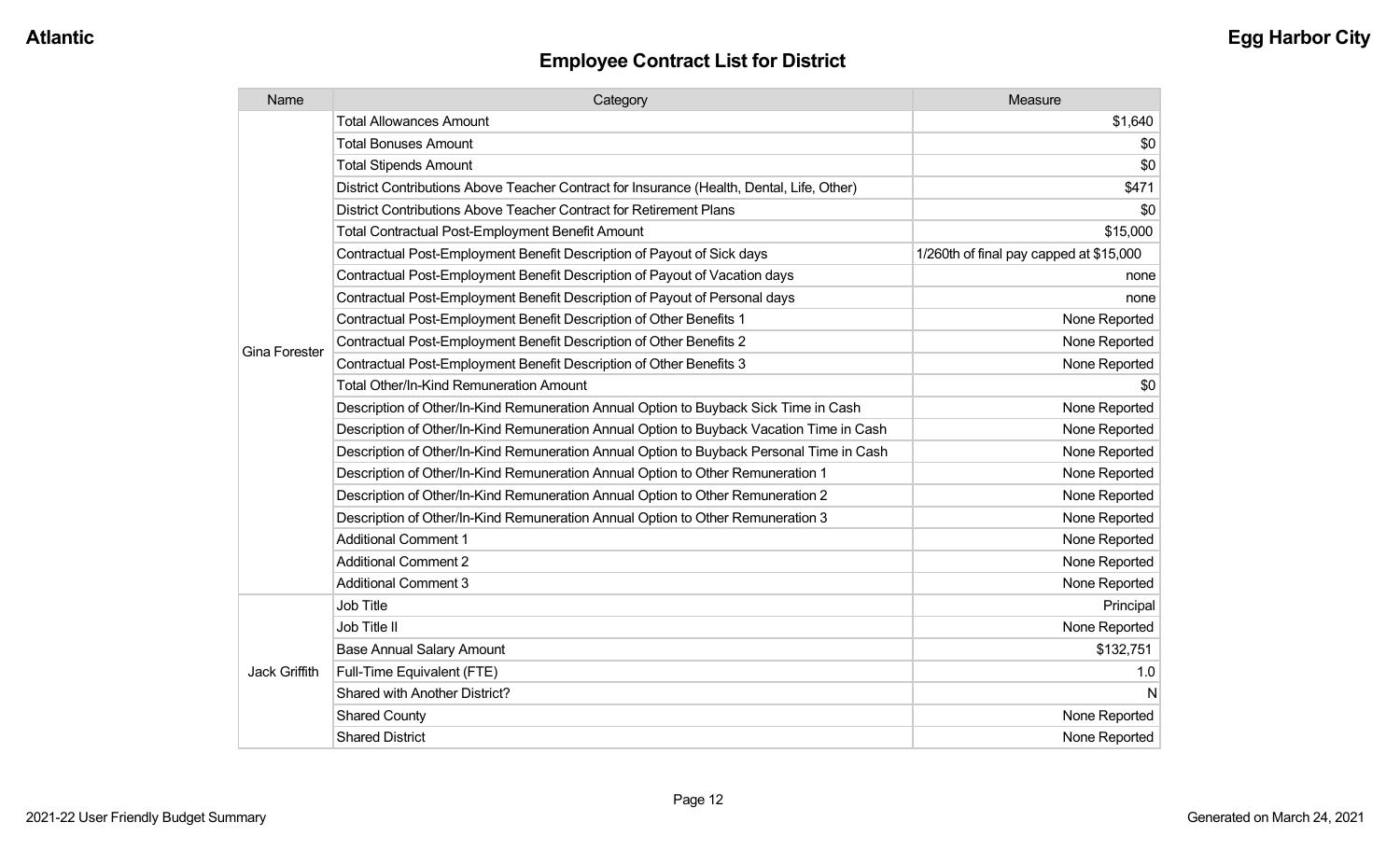| Name                 | Category                                                                                  | Measure                                 |
|----------------------|-------------------------------------------------------------------------------------------|-----------------------------------------|
|                      | Job Title Other District                                                                  | None Reported                           |
|                      | Member of Collective Bargaining Unit (CBU)?                                               | N                                       |
|                      | <b>Beginning Date of Contract</b>                                                         | 07/01/20                                |
|                      | <b>End Date of Contract</b>                                                               | 06/30/21                                |
|                      | <b>Contracted Number of Annual Work Days</b>                                              | 260                                     |
|                      | Contracted Number of Annual Vacation Days                                                 | 20                                      |
|                      | Contracted Number of Annual Sick Days                                                     | 12                                      |
|                      | <b>Contracted Number of Annual Personal Days</b>                                          | 3                                       |
|                      | <b>Contracted Number of Annual Consulting Days</b>                                        | $\overline{0}$                          |
|                      | Number of Other Contracted Non-Working Days                                               | $\overline{0}$                          |
|                      | Description of Other Contracted Non-Working Days                                          | None Reported                           |
|                      | <b>Total Allowances Amount</b>                                                            | \$2,140                                 |
|                      | <b>Total Bonuses Amount</b>                                                               | \$0                                     |
|                      | <b>Total Stipends Amount</b>                                                              | \$0                                     |
| <b>Jack Griffith</b> | District Contributions Above Teacher Contract for Insurance (Health, Dental, Life, Other) | \$471                                   |
|                      | District Contributions Above Teacher Contract for Retirement Plans                        | \$0                                     |
|                      | <b>Total Contractual Post-Employment Benefit Amount</b>                                   | \$15,000                                |
|                      | Contractual Post-Employment Benefit Description of Payout of Sick days                    | 1/260th of final pay capped at \$15,000 |
|                      | Contractual Post-Employment Benefit Description of Payout of Vacation days                | none                                    |
|                      | Contractual Post-Employment Benefit Description of Payout of Personal days                | none                                    |
|                      | Contractual Post-Employment Benefit Description of Other Benefits 1                       | None Reported                           |
|                      | Contractual Post-Employment Benefit Description of Other Benefits 2                       | None Reported                           |
|                      | Contractual Post-Employment Benefit Description of Other Benefits 3                       | None Reported                           |
|                      | Total Other/In-Kind Remuneration Amount                                                   | \$0                                     |
|                      | Description of Other/In-Kind Remuneration Annual Option to Buyback Sick Time in Cash      | None Reported                           |
|                      | Description of Other/In-Kind Remuneration Annual Option to Buyback Vacation Time in Cash  | None Reported                           |
|                      | Description of Other/In-Kind Remuneration Annual Option to Buyback Personal Time in Cash  | None Reported                           |
|                      | Description of Other/In-Kind Remuneration Annual Option to Other Remuneration 1           | None Reported                           |
|                      | Description of Other/In-Kind Remuneration Annual Option to Other Remuneration 2           | None Reported                           |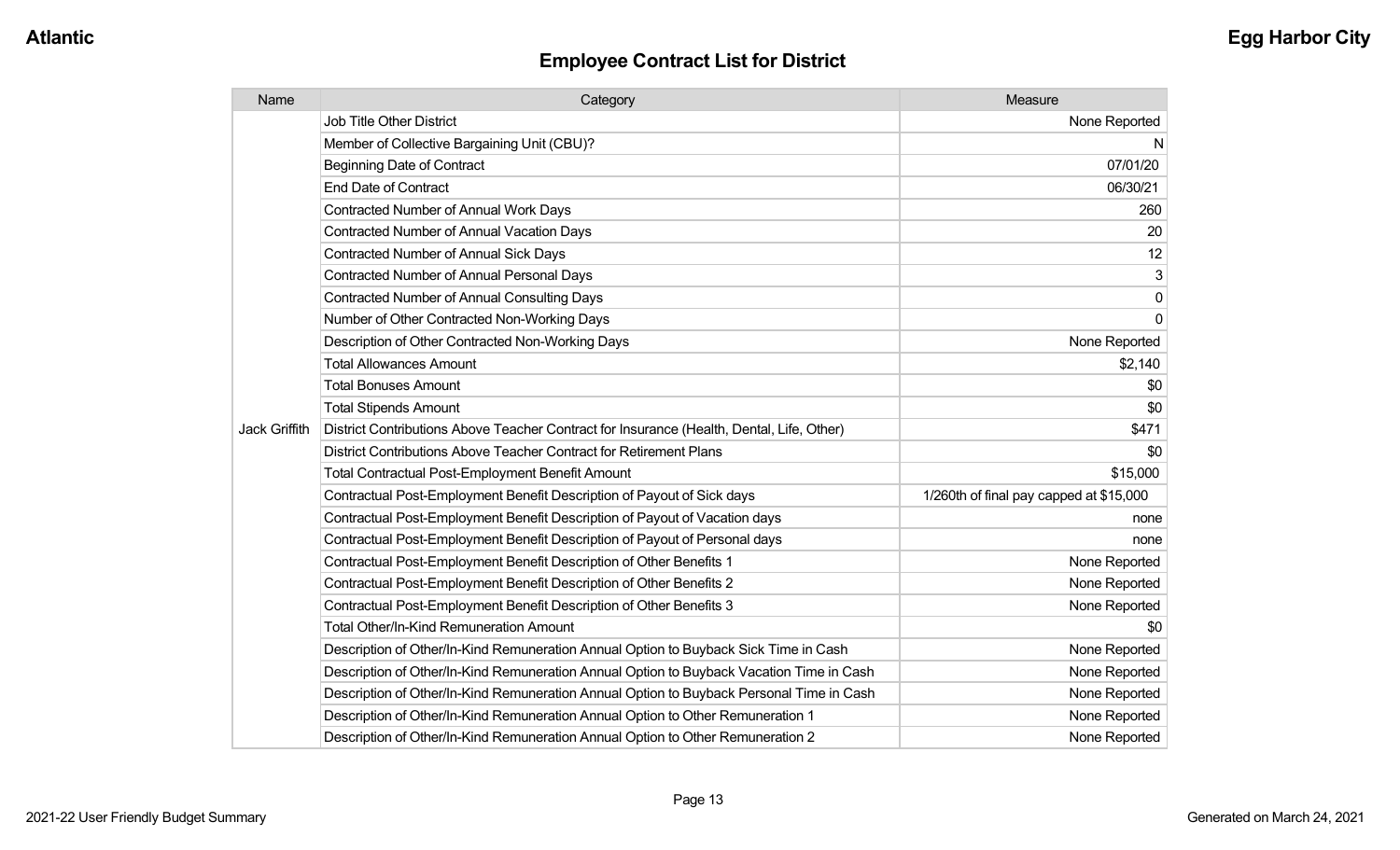| Name          | Category                                                                                  | Measure                                     |
|---------------|-------------------------------------------------------------------------------------------|---------------------------------------------|
| Jack Griffith | Description of Other/In-Kind Remuneration Annual Option to Other Remuneration 3           | None Reported                               |
|               | <b>Additional Comment 1</b>                                                               | None Reported                               |
|               | <b>Additional Comment 2</b>                                                               | None Reported                               |
|               | <b>Additional Comment 3</b>                                                               | None Reported                               |
|               | <b>Job Title</b>                                                                          | <b>Business Administrator</b>               |
|               | Job Title II                                                                              | None Reported                               |
|               | <b>Base Annual Salary Amount</b>                                                          | \$95,000                                    |
|               | Full-Time Equivalent (FTE)                                                                | 1.0                                         |
|               | Shared with Another District?                                                             | N                                           |
|               | <b>Shared County</b>                                                                      | None Reported                               |
|               | <b>Shared District</b>                                                                    | None Reported                               |
|               | <b>Job Title Other District</b>                                                           | None Reported                               |
|               | Member of Collective Bargaining Unit (CBU)?                                               | N                                           |
|               | <b>Beginning Date of Contract</b>                                                         | 07/01/20                                    |
|               | <b>End Date of Contract</b>                                                               | 06/30/21                                    |
|               | Contracted Number of Annual Work Days                                                     | 260                                         |
| Jason Bedell  | Contracted Number of Annual Vacation Days                                                 | 20                                          |
|               | <b>Contracted Number of Annual Sick Days</b>                                              | 12                                          |
|               | <b>Contracted Number of Annual Personal Days</b>                                          | 3                                           |
|               | <b>Contracted Number of Annual Consulting Days</b>                                        | $\Omega$                                    |
|               | Number of Other Contracted Non-Working Days                                               | $\Omega$                                    |
|               | Description of Other Contracted Non-Working Days                                          | None Reported                               |
|               | <b>Total Allowances Amount</b>                                                            | \$1,840                                     |
|               | <b>Total Bonuses Amount</b>                                                               | \$0                                         |
|               | <b>Total Stipends Amount</b>                                                              | \$0                                         |
|               | District Contributions Above Teacher Contract for Insurance (Health, Dental, Life, Other) | \$471                                       |
|               | District Contributions Above Teacher Contract for Retirement Plans                        | \$0                                         |
|               | <b>Total Contractual Post-Employment Benefit Amount</b>                                   | \$15,000                                    |
|               | Contractual Post-Employment Benefit Description of Payout of Sick days                    | 1/260th of final salary, capped at \$15,000 |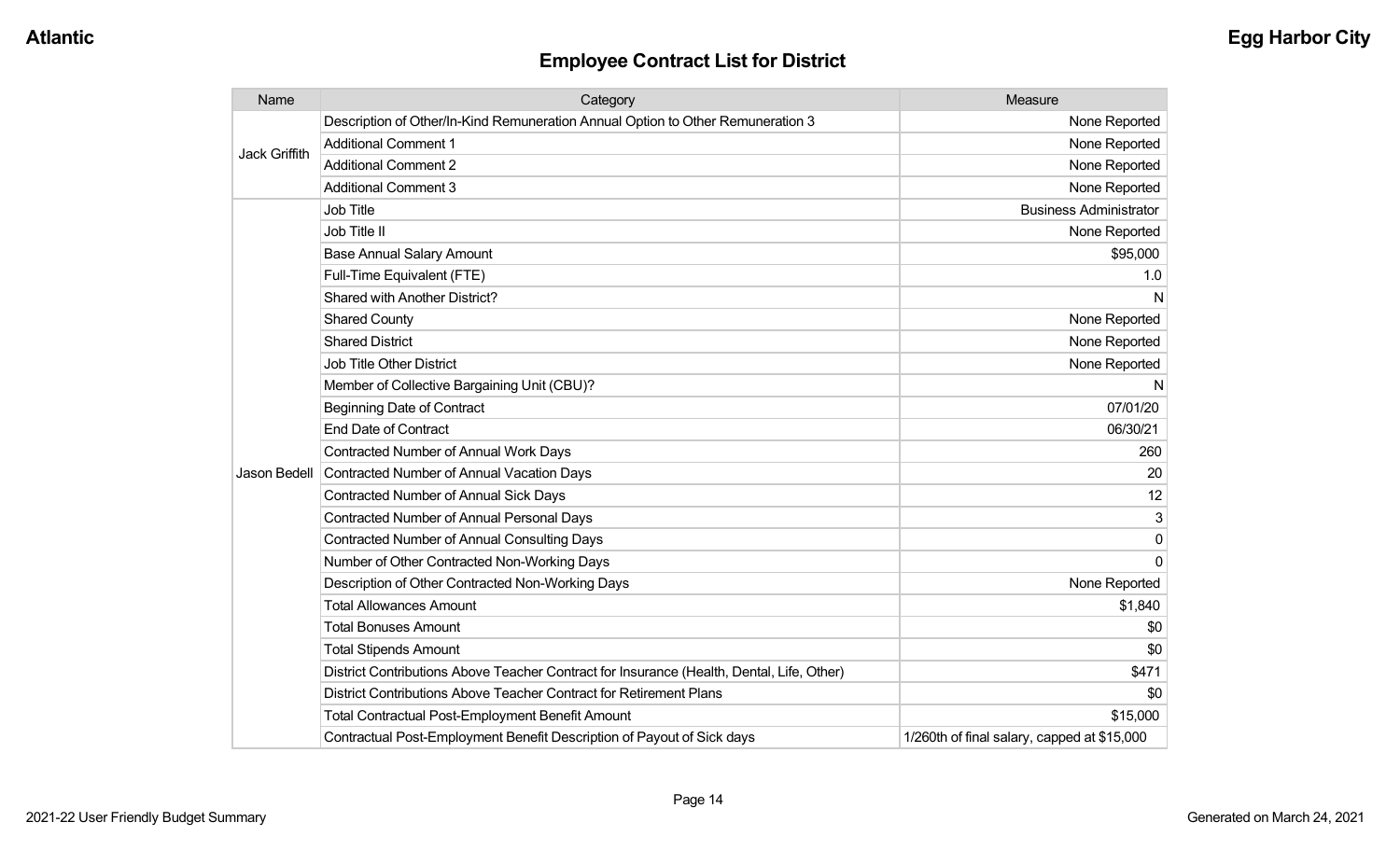| Name              | Category                                                                                 | Measure                       |
|-------------------|------------------------------------------------------------------------------------------|-------------------------------|
|                   | Contractual Post-Employment Benefit Description of Payout of Vacation days               | none                          |
|                   | Contractual Post-Employment Benefit Description of Payout of Personal days               | none                          |
|                   | Contractual Post-Employment Benefit Description of Other Benefits 1                      | None Reported                 |
|                   | Contractual Post-Employment Benefit Description of Other Benefits 2                      | None Reported                 |
|                   | Contractual Post-Employment Benefit Description of Other Benefits 3                      | None Reported                 |
|                   | <b>Total Other/In-Kind Remuneration Amount</b>                                           | \$0                           |
|                   | Description of Other/In-Kind Remuneration Annual Option to Buyback Sick Time in Cash     | None Reported                 |
| Jason Bedell      | Description of Other/In-Kind Remuneration Annual Option to Buyback Vacation Time in Cash | None Reported                 |
|                   | Description of Other/In-Kind Remuneration Annual Option to Buyback Personal Time in Cash | None Reported                 |
|                   | Description of Other/In-Kind Remuneration Annual Option to Other Remuneration 1          | None Reported                 |
|                   | Description of Other/In-Kind Remuneration Annual Option to Other Remuneration 2          | None Reported                 |
|                   | Description of Other/In-Kind Remuneration Annual Option to Other Remuneration 3          | None Reported                 |
|                   | <b>Additional Comment 1</b>                                                              | None Reported                 |
|                   | <b>Additional Comment 2</b>                                                              | None Reported                 |
|                   | <b>Additional Comment 3</b>                                                              | None Reported                 |
|                   | Job Title                                                                                | <b>Information Technology</b> |
|                   | Job Title II                                                                             | None Reported                 |
|                   | <b>Base Annual Salary Amount</b>                                                         | \$81,222                      |
|                   | Full-Time Equivalent (FTE)                                                               | 1.0                           |
|                   | Shared with Another District?                                                            |                               |
| <b>Matt Gross</b> | <b>Shared County</b>                                                                     | None Reported                 |
|                   | <b>Shared District</b>                                                                   | None Reported                 |
|                   | Job Title Other District                                                                 | None Reported                 |
|                   | Member of Collective Bargaining Unit (CBU)?                                              |                               |
|                   | <b>Beginning Date of Contract</b>                                                        | 07/01/20                      |
|                   | <b>End Date of Contract</b>                                                              | 06/30/21                      |
|                   | <b>Contracted Number of Annual Work Days</b>                                             | 260                           |
|                   | <b>Contracted Number of Annual Vacation Days</b>                                         | 20                            |
|                   | <b>Contracted Number of Annual Sick Days</b>                                             | 12                            |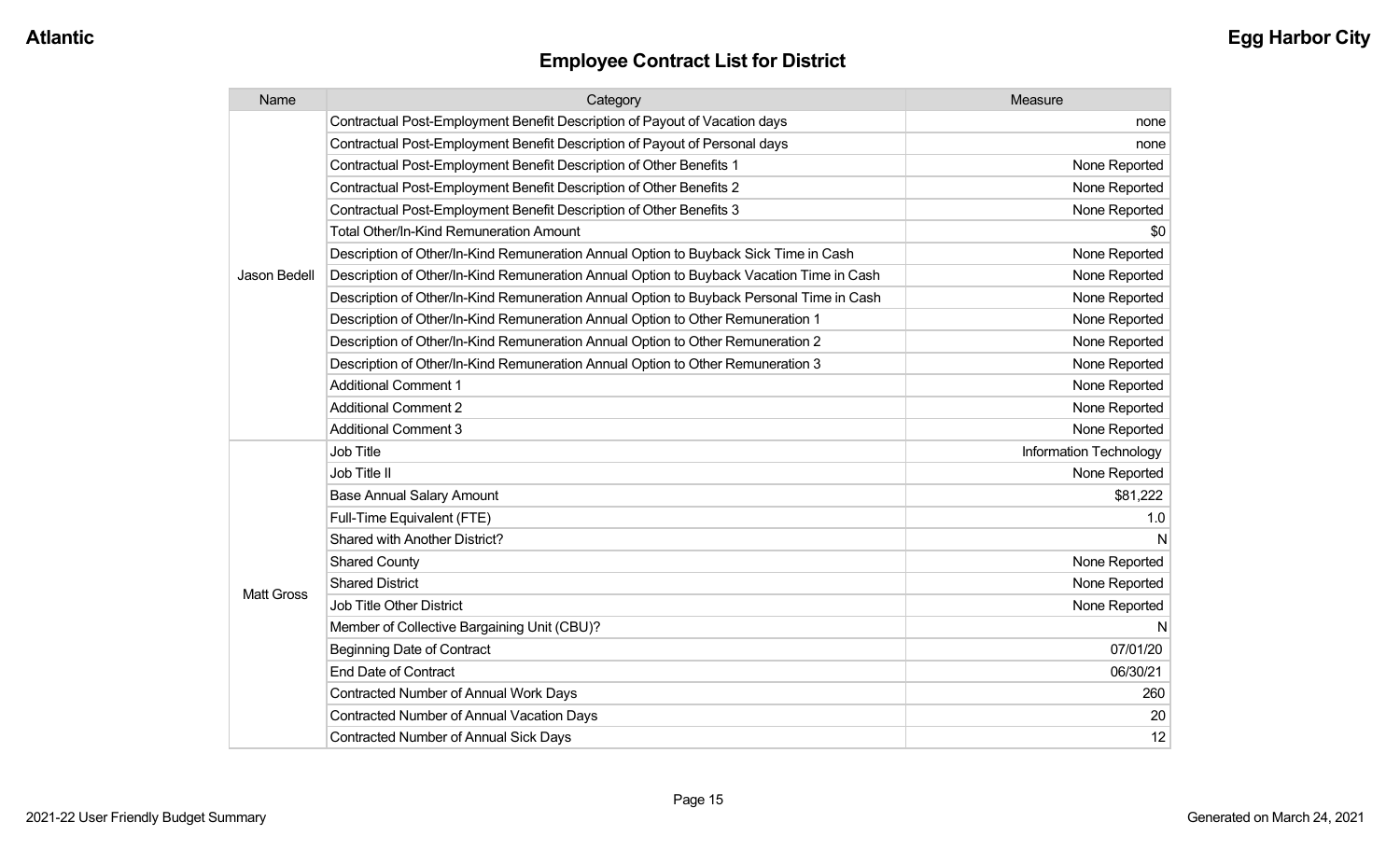| Name              | Category                                                                                  | Measure                               |
|-------------------|-------------------------------------------------------------------------------------------|---------------------------------------|
|                   | <b>Contracted Number of Annual Personal Days</b>                                          | 3                                     |
|                   | <b>Contracted Number of Annual Consulting Days</b>                                        | $\mathbf 0$                           |
|                   | Number of Other Contracted Non-Working Days                                               | 0                                     |
|                   | Description of Other Contracted Non-Working Days                                          | None Reported                         |
|                   | <b>Total Allowances Amount</b>                                                            | \$400                                 |
|                   | <b>Total Bonuses Amount</b>                                                               | \$0                                   |
|                   | <b>Total Stipends Amount</b>                                                              | \$0                                   |
|                   | District Contributions Above Teacher Contract for Insurance (Health, Dental, Life, Other) | \$471                                 |
|                   | District Contributions Above Teacher Contract for Retirement Plans                        | \$0                                   |
|                   | <b>Total Contractual Post-Employment Benefit Amount</b>                                   | \$10,000                              |
|                   | Contractual Post-Employment Benefit Description of Payout of Sick days                    | In accordance with teacher's contract |
|                   | Contractual Post-Employment Benefit Description of Payout of Vacation days                | none                                  |
| <b>Matt Gross</b> | Contractual Post-Employment Benefit Description of Payout of Personal days                | none                                  |
|                   | Contractual Post-Employment Benefit Description of Other Benefits 1                       | None Reported                         |
|                   | Contractual Post-Employment Benefit Description of Other Benefits 2                       | None Reported                         |
|                   | Contractual Post-Employment Benefit Description of Other Benefits 3                       | None Reported                         |
|                   | Total Other/In-Kind Remuneration Amount                                                   | \$0                                   |
|                   | Description of Other/In-Kind Remuneration Annual Option to Buyback Sick Time in Cash      | None Reported                         |
|                   | Description of Other/In-Kind Remuneration Annual Option to Buyback Vacation Time in Cash  | None Reported                         |
|                   | Description of Other/In-Kind Remuneration Annual Option to Buyback Personal Time in Cash  | None Reported                         |
|                   | Description of Other/In-Kind Remuneration Annual Option to Other Remuneration 1           | None Reported                         |
|                   | Description of Other/In-Kind Remuneration Annual Option to Other Remuneration 2           | None Reported                         |
|                   | Description of Other/In-Kind Remuneration Annual Option to Other Remuneration 3           | None Reported                         |
|                   | <b>Additional Comment 1</b>                                                               | None Reported                         |
|                   | <b>Additional Comment 2</b>                                                               | None Reported                         |
|                   | <b>Additional Comment 3</b>                                                               | None Reported                         |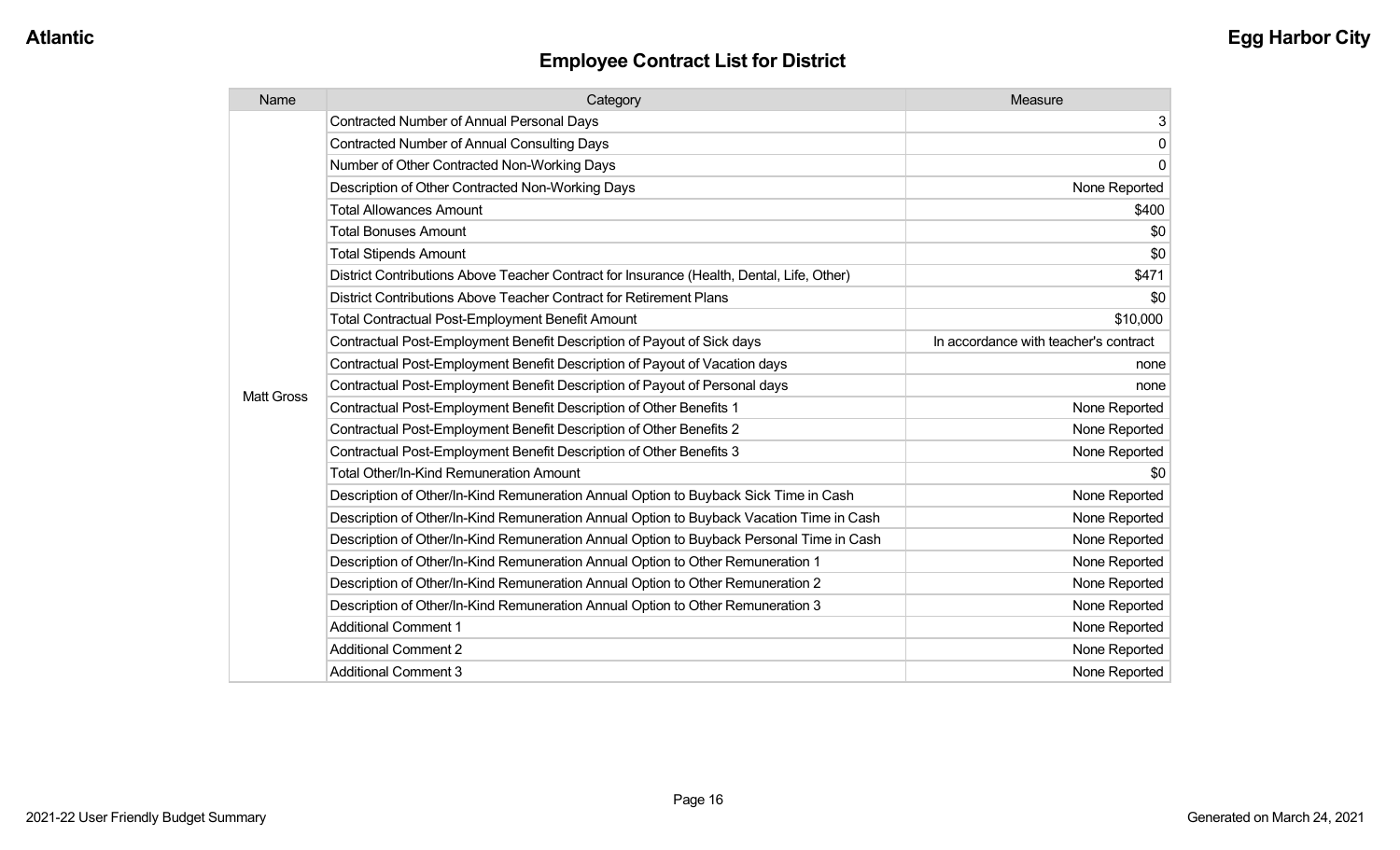| Name                 | Category                                                                                  | Measure                                 |
|----------------------|-------------------------------------------------------------------------------------------|-----------------------------------------|
|                      | <b>Job Title</b>                                                                          | Coordinator/Director/Manager/Supervisor |
|                      | Job Title II                                                                              | <b>Facilities Manager</b>               |
|                      | <b>Base Annual Salary Amount</b>                                                          | \$84,291                                |
|                      | Full-Time Equivalent (FTE)                                                                | 1.0                                     |
|                      | Shared with Another District?                                                             | N                                       |
|                      | <b>Shared County</b>                                                                      | None Reported                           |
|                      | <b>Shared District</b>                                                                    | None Reported                           |
|                      | <b>Job Title Other District</b>                                                           | None Reported                           |
|                      | Member of Collective Bargaining Unit (CBU)?                                               | N                                       |
|                      | <b>Beginning Date of Contract</b>                                                         | 07/01/20                                |
|                      | <b>End Date of Contract</b>                                                               | 06/30/21                                |
|                      | <b>Contracted Number of Annual Work Days</b>                                              | 260                                     |
|                      | <b>Contracted Number of Annual Vacation Days</b>                                          | 20                                      |
|                      | Contracted Number of Annual Sick Days                                                     | 12                                      |
| <b>Scott Wheeler</b> | Contracted Number of Annual Personal Days                                                 | 3                                       |
|                      | <b>Contracted Number of Annual Consulting Days</b>                                        | 0                                       |
|                      | Number of Other Contracted Non-Working Days                                               | $\Omega$                                |
|                      | Description of Other Contracted Non-Working Days                                          | None Reported                           |
|                      | <b>Total Allowances Amount</b>                                                            | \$2,400                                 |
|                      | <b>Total Bonuses Amount</b>                                                               | \$0                                     |
|                      | <b>Total Stipends Amount</b>                                                              | \$0                                     |
|                      | District Contributions Above Teacher Contract for Insurance (Health, Dental, Life, Other) | \$471                                   |
|                      | District Contributions Above Teacher Contract for Retirement Plans                        | \$0                                     |
|                      | <b>Total Contractual Post-Employment Benefit Amount</b>                                   | \$10,000                                |
|                      | Contractual Post-Employment Benefit Description of Payout of Sick days                    | In accordance with teacher's contract   |
|                      | Contractual Post-Employment Benefit Description of Payout of Vacation days                | None                                    |
|                      | Contractual Post-Employment Benefit Description of Payout of Personal days                | None                                    |
|                      | Contractual Post-Employment Benefit Description of Other Benefits 1                       | None Reported                           |
|                      | Contractual Post-Employment Benefit Description of Other Benefits 2                       | None Reported                           |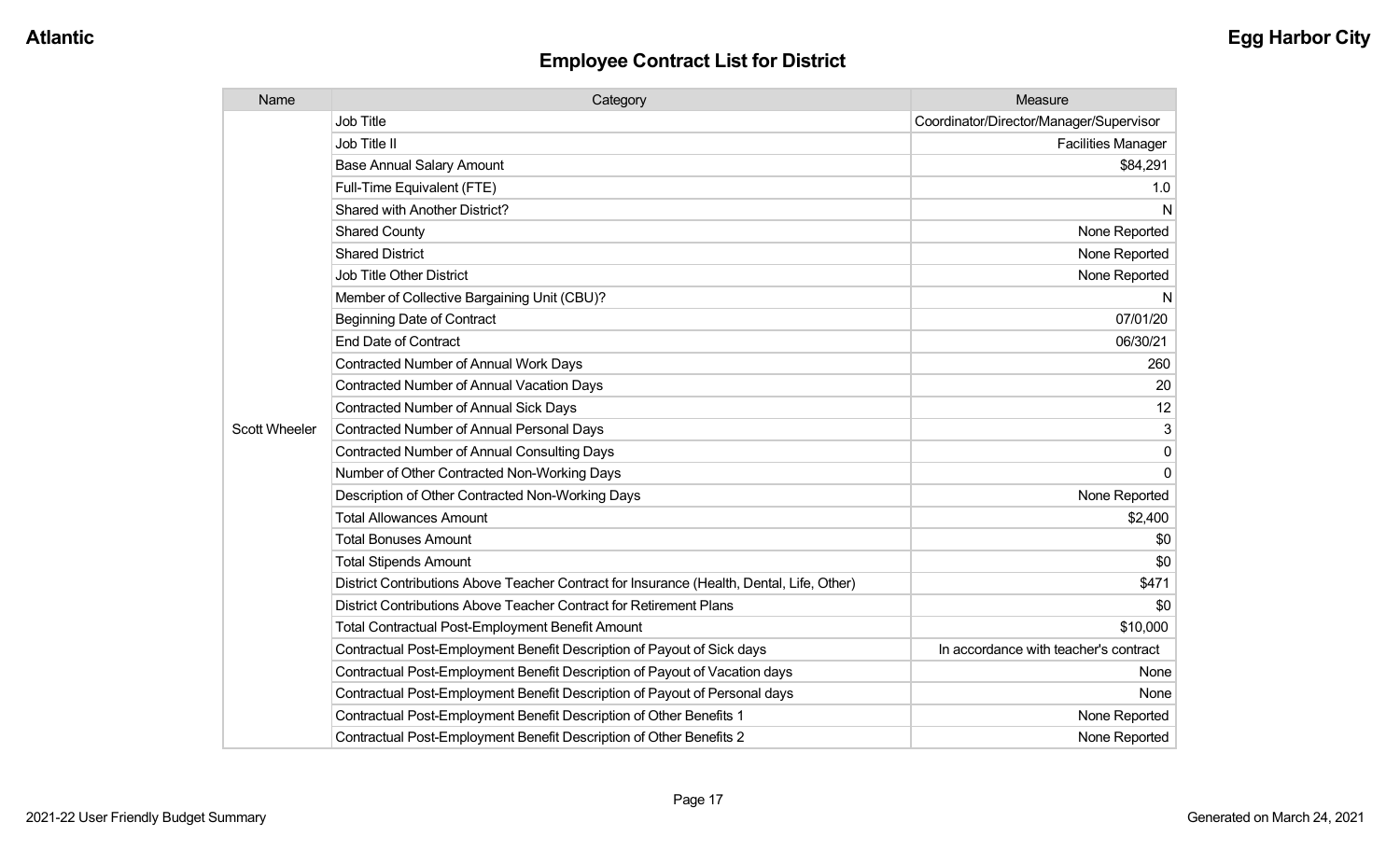| Name                  | Category                                                                                 | Measure                                 |
|-----------------------|------------------------------------------------------------------------------------------|-----------------------------------------|
|                       | Contractual Post-Employment Benefit Description of Other Benefits 3                      | None Reported                           |
|                       | <b>Total Other/In-Kind Remuneration Amount</b>                                           | \$0                                     |
|                       | Description of Other/In-Kind Remuneration Annual Option to Buyback Sick Time in Cash     | None Reported                           |
|                       | Description of Other/In-Kind Remuneration Annual Option to Buyback Vacation Time in Cash | None Reported                           |
|                       | Description of Other/In-Kind Remuneration Annual Option to Buyback Personal Time in Cash | None Reported                           |
| <b>Scott Wheeler</b>  | Description of Other/In-Kind Remuneration Annual Option to Other Remuneration 1          | None Reported                           |
|                       | Description of Other/In-Kind Remuneration Annual Option to Other Remuneration 2          | None Reported                           |
|                       | Description of Other/In-Kind Remuneration Annual Option to Other Remuneration 3          | None Reported                           |
|                       | <b>Additional Comment 1</b>                                                              | None Reported                           |
|                       | <b>Additional Comment 2</b>                                                              | None Reported                           |
|                       | <b>Additional Comment 3</b>                                                              | None Reported                           |
|                       | <b>Job Title</b>                                                                         | Coordinator/Director/Manager/Supervisor |
|                       | Job Title II                                                                             | Early Childhood Superviso               |
|                       | <b>Base Annual Salary Amount</b>                                                         | \$79,354                                |
|                       | Full-Time Equivalent (FTE)                                                               | 1.0                                     |
|                       | <b>Shared with Another District?</b>                                                     |                                         |
|                       | <b>Shared County</b>                                                                     | None Reported                           |
|                       | <b>Shared District</b>                                                                   | None Reported                           |
|                       | <b>Job Title Other District</b>                                                          | None Reported                           |
|                       | Member of Collective Bargaining Unit (CBU)?                                              |                                         |
| <b>Tara Macchione</b> | <b>Beginning Date of Contract</b>                                                        | 07/01/20                                |
|                       | <b>End Date of Contract</b>                                                              | 06/30/21                                |
|                       | <b>Contracted Number of Annual Work Days</b>                                             | 260                                     |
|                       | <b>Contracted Number of Annual Vacation Days</b>                                         | 20                                      |
|                       | <b>Contracted Number of Annual Sick Days</b>                                             | 12                                      |
|                       | <b>Contracted Number of Annual Personal Days</b>                                         | 3                                       |
|                       | <b>Contracted Number of Annual Consulting Days</b>                                       | $\mathbf 0$                             |
|                       | Number of Other Contracted Non-Working Days                                              | $\mathbf{0}$                            |
|                       | Description of Other Contracted Non-Working Days                                         | None Reported                           |